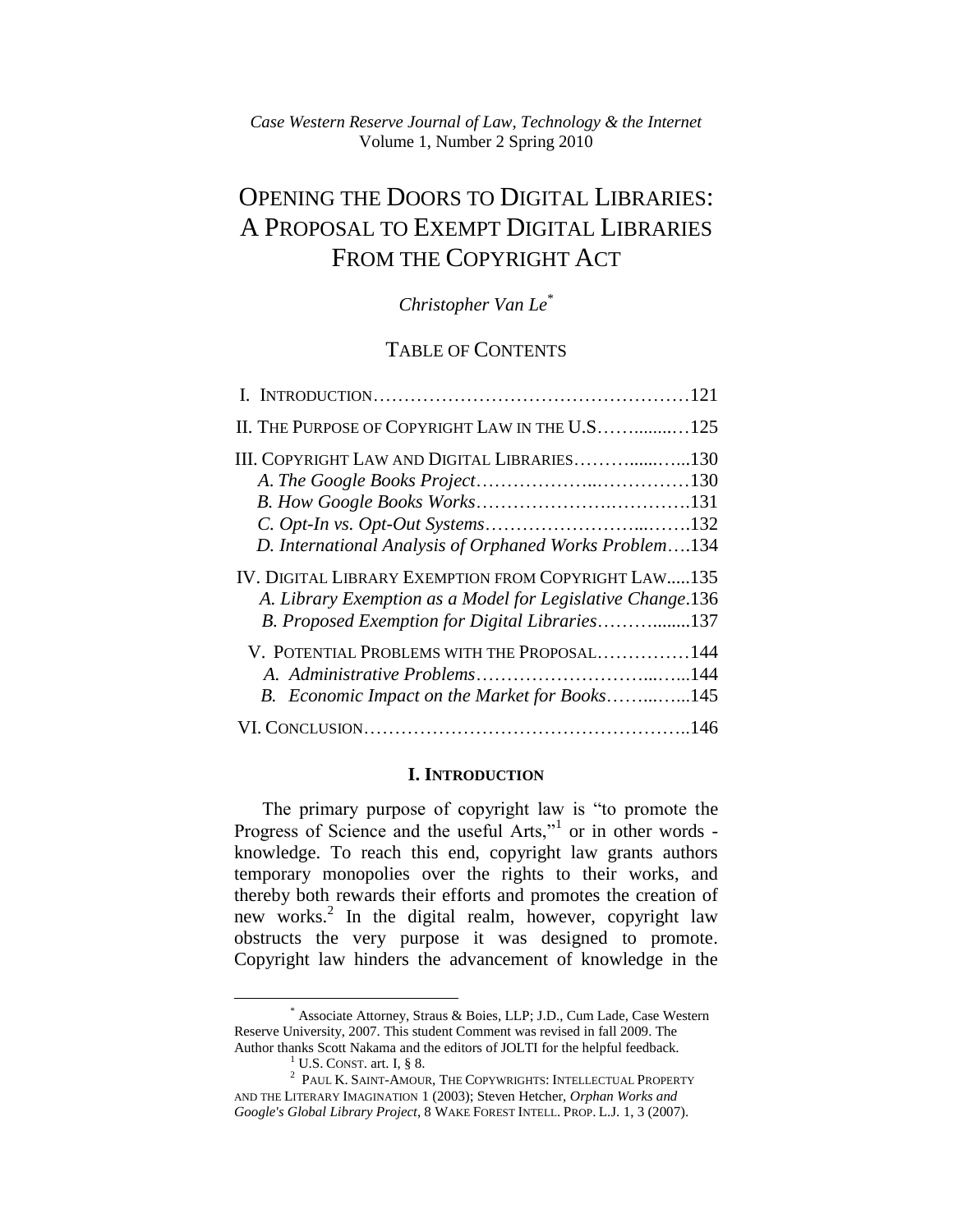digital realm because it has failed to keep up with new technological developments.

The development of the World Wide Web in the 1990s opened a floodgate of information access and exchange.<sup>3</sup> As a result, people across the globe now share information instantaneously and increasingly rely on the Internet for information.<sup>4</sup> In response, an increasing number of digital library projects have developed.<sup>5</sup> A digital library is an "organized collection [] of informational items in digital format, accessible through computers.<sup> $16$ </sup> A digital library can act as a hub for an almost limitless volume of information and, therefore, has the potential to provide a wide variety of public benefits. Such benefits include: (1) increasing the awareness of a particular work's existence, (2) reducing the search costs associated with finding a particular work, (3) protecting works from being lost due to physical decay, and (4) allowing for a much greater dissemination of the work.

Despite this potential, the development of large-scale digital libraries has been reduced to a crawl under current copyright law.<sup>7</sup> A large-scale or universal digital library must scan and include copyrighted works. In order to do so legally, such a library generally must choose between two options. It can either:  $(1)$  scan the books first and allow the authors to "opt-out" of their project or (2) ask for the authors' permission before scanning the books and allow the authors to "opt-in" to its project.<sup>8</sup> Practically speaking, the opt-out system is similar to a person walking into a library, scanning all the books, and then allowing any author who objects to having his or her work

 $\overline{a}$ 

http://califa.lib.overdrive.com (last visited Feb. 12, 2010); The National Science Digital Library, http://nsdl.org/ (last visited Feb. 12, 2010); World Digital Library, http://www.wdl.org/en/ (last visited Feb. 12, 2010).

<sup>6</sup> Oren Bracha, *Standing Copyright Law on Its Head? The Googlization of Everything and the Many Faces of Property*, 85 TEX. L. REV. 1799, 1817 (2007).

<sup>3</sup> *See* Hannibal Travis, *Building Universal Digital Libraries: An Agenda for Copyright Reform*, 33 PEPP. L. REV. 761, 765-66 (2006).

<sup>4</sup> *See id.* at 768.

<sup>5</sup> *See, e.g.*, Access My Library, http://www.accessmylibrary.com/ (last visited Feb. 12, 2010); Arts and Humanities Data Service, http://ahds.ac.uk/ (last visited Feb. 12, 2010); Book Share, http://bookshare.org/ (last visited Feb. 12, 2010); Digital Mechanism and Gear Library, http://www.dmg-lib.org (last visited Feb. 12, 2010); Network of Excellence on Digital Libraries, http://www.delos.info/ (last visited Feb. 12, 2010); The European Library, http://search.theeuropeanlibrary.org (last visited Feb. 12, 2010); The National Academies Press, http://www.nap.edu/ (last visited Feb, 12, 2010); Northern California Digital Library,

*See* Hannibal Travis, *Google Book Search and Fair Use: iTunes for Authors, or Napster for Books?,* 61 U. MIAMI L. REV. 87, 97 (2006) ("This is a chilling effect due to overbroad and ambiguous copyright laws, which have prompted Google to 'err on the side of caution' by giving more books the snippet treatment than the law actually requires.").

<sup>8</sup> *See* Jonathan Band, *The Long and Winding Road to the Google Books Settlement*, 9 J. MARSHALL REV. INTELL. PROP. L. 227, 235-36 (2009).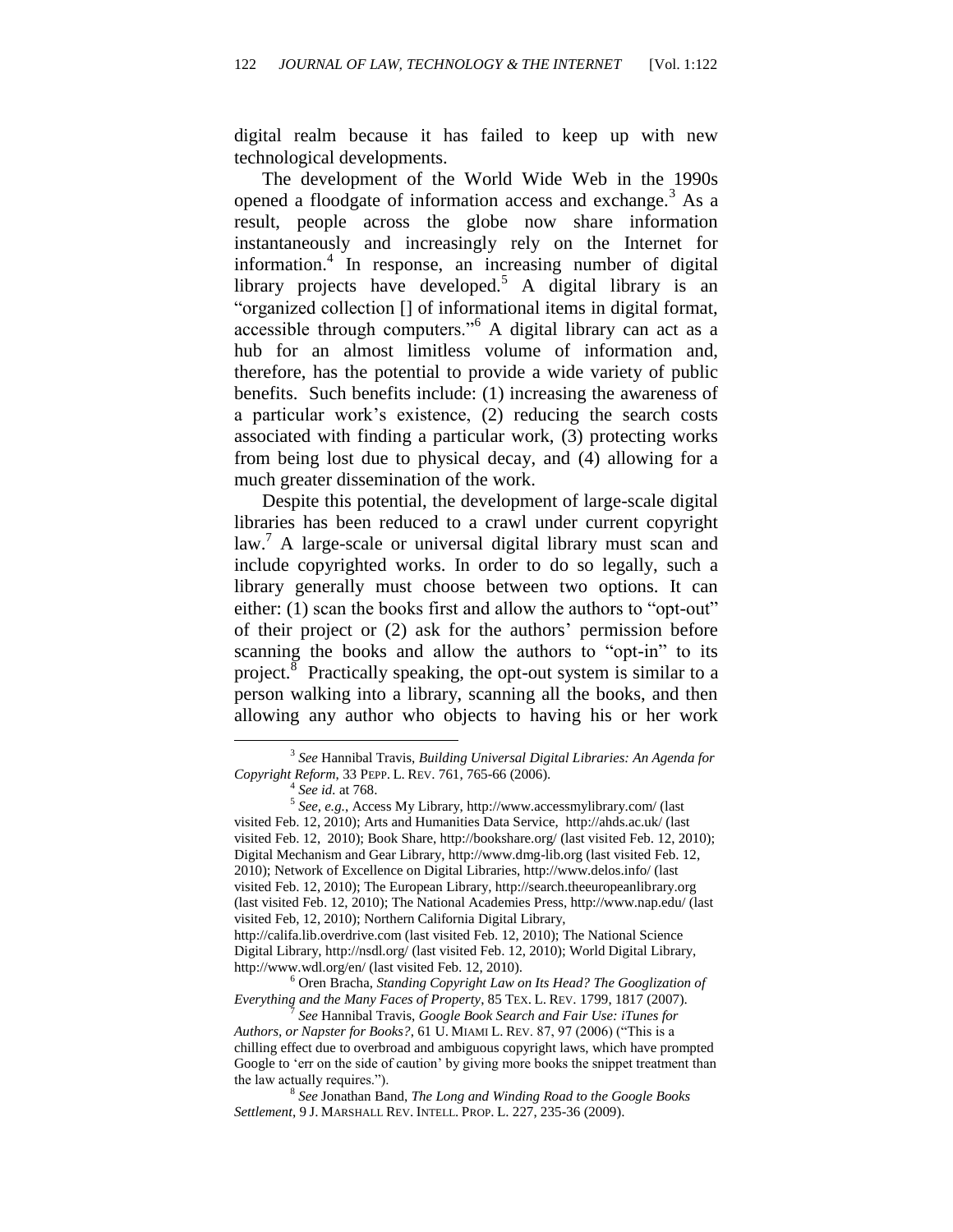included in the digital library notify the person of his or her objection after the fact and request removal of the work. On the other hand, a digital library operating under the opt-in system will only digitize copyrighted works only after it receives approval from the authors.<sup>9</sup>

This Comment examines the problematic application of copyright law to digital libraries using Google's Book Search project as a case study. Google has set for itself the ambitious goal of scanning every book ever printed and creating a searchable database open to the public. $10$  In order to do so, Google began scanning the books at certain university libraries and chose to use an opt-out system. $11$  Even though the Google Books project captures the spirit and original purpose of copyright law, it very likely may conflict with the letter of the law.<sup>12</sup> Accordingly, and somewhat predictably, Google's efforts triggered a series of copyright infringement lawsuits.<sup>13</sup>

In October 2008, Google reached a landmark settlement (―Settlement‖) with the Authors Guild and the Association of American Publishers.<sup>14</sup> The parties amended the Settlement in

<sup>9</sup> *See Id.* 

<sup>&</sup>lt;sup>10</sup> Google Books Library Project,

http://books.google.com/googlebooks/library.html ("Our ultimate goal is to work with publishers and libraries to create a comprehensive, searchable, virtual card catalog of all books in all languages that helps users discover new books and publishers discover new readers.") (last visited Feb. 12, 2010).

<sup>&</sup>lt;sup>11</sup> Press Release, Google, Google Checks out Library Books, (Dec. 14, 2004), http://www.google.com/press/pressrel/print\_library.html (last visited Apr. 9, 2010).

<sup>12</sup> *See* Elisabeth Hanratty*, Google Library: Beyond Fair Use?*, 2005 DUKE L. & TECH. REV. 10, ¶ 33 (2005) (arguing that a court would likely find Google Book Search to be unfair use); Manali Shah, *Fair Use and the Google Book Search Project: The Case for Creating Digital Libraries,* 15 COMMLAW CONSPECTUS 569, 613 (2007) (arguing that Google would likely lose a traditional fair use defense for operating Google Books, but concluding that "because of the public benefit likely to be derived from such a project along with future projects of its kind, the District Court for the Southern District of New York must find a way to construe copyright law to accommodate for this technology…‖). *See generally* Matt Williams, *Recent Second Circuit Opinions Indicate That Google's Library Project Is Not Transformative*, 25 CARDOZO ARTS & ENT. L.J. 303, 319-31 (2007) (arguing that Google Book search is unfair use because Google does not add any new descriptive commentary to books to meet the "transformative use" test under the first fair use factor).

<sup>&</sup>lt;sup>13</sup> See, e.g., Complaint, Authors Guild v. Google, Inc., No. 05 Civ. 8136 (S.D.N.Y. filed Sept. 20, 2005); Complaint, McGraw-Hill, Inc. v. Google, Inc., No. 05 Civ. 8881 (S.D.N.Y. filed Oct. 19, 2005). The two federal cases were eventually consolidated*. See also* La Martiniere Groupe v. Google, Tribunal De Grande Instance [T.G.I.] [ordinary court of original jurisdiction] Paris, Dec. 18, 2009, Cass. 3e civ. (court ordered Google to pay  $6300,000$  (approx. \$385,410) to French publisher for violating French copyright laws by displaying French Books in its Google Books Project).

<sup>&</sup>lt;sup>14</sup> The Authors Guild v. Google Settlement Resources, http://www.authorsguild.org/advocacy/articles/settlement-resources.html (last visited Feb. 19, 2010).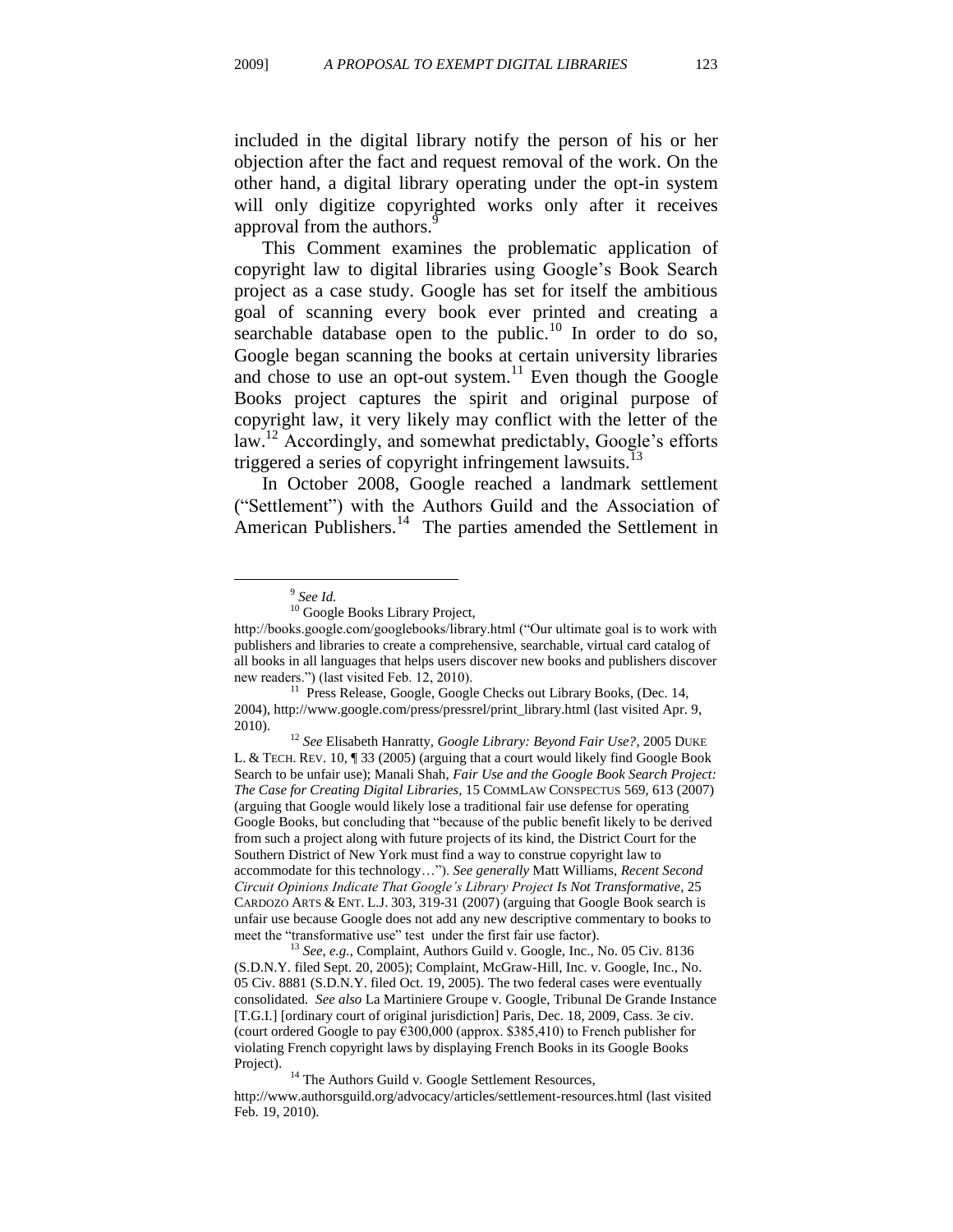$2009$ <sup>15</sup> to address additional concerns raised by the Department of Justice.<sup>16</sup> Under the terms of the amended Settlement ("Amended Settlement"), Google will pay 34.5 million dollars to set up a Books Rights Registry,<sup>17</sup> forty-five million dollars in cash payments to copyright holders whose books have been scanned by Google prior to May 5,  $2009$ ,<sup>18</sup> and sixty-three percent of all advertising and e-commerce revenues as royalties to copyright holders of the associated work.<sup>19</sup> In exchange, Google will be able to index the books, display advertisements on these pages, and make available for sale digital versions of each book.<sup>20</sup>

While the Amended Settlement provides a solution to Google's legal woes regarding its digital library project, it leaves other digital libraries back at square one. Accordingly, the central question of what a digital library can do within the confines of fair use $^{21}$  remains unanswered. Some commentators dislike the Amended Settlement because it prevented courts from possibly creating a fair use principle applicable to digital works.<sup>22</sup> The Copyright Office argued that the class action settlement procedure was "tantamount to creating a private

<sup>&</sup>lt;sup>15</sup> Amended Settlement Agreement, Authors Guild v. Google, Inc., No. 05 Civ. 8136 (S.D.N.Y. filed Nov. 9, 2009) (the court preliminarily approved the Amended Settlement Agreement on November 13, 2009) [hereinafter Amended Settlement Agreement], *available at* 

http://www.googlebooksettlement.com/r/view\_settlement\_agreement.

<sup>&</sup>lt;sup>16</sup> Increasing Access to Books: The Google Books Settlement, https://sites.google.com/a/pressatgoogle.com/googlebookssettlement/home (last visited Feb. 17, 2010); *see also* Jessica E. Vascellaro & Jeffrey A. Trachtenberg, *Google Seeks Hearing Delay*, WALL ST. J., Sept. 23, 2009, at B6.

<sup>&</sup>lt;sup>17</sup> Amended Settlement Agreement, *supra* note 15, at art. 2.1(c) ("The Books Rights Registry is] responsible for locating and collecting information from Rightsholders, identifying and coordinating payments to Rightholders, and otherwise representing the interests of Rightsholders under this Amended Settlement Agreement.").

 $\frac{18}{18}$  *Id.* at art. 2.1(b).

<sup>19</sup> *Id.* at art. 2.1(a).

<sup>20</sup> *Id.* at arts. 2.1(a), 2.2.

 $21$  Fair use of a copyrighted material is a defense to copyright infringement. Courts must balance four factors when determining whether an unauthorized use of a copyrighted material is fair use:  $(1)$  the purpose and character of the use, including whether such use is of a commercial nature or is for nonprofit educational purposes; (2) the nature of the copyrighted work; (3) the amount and substantiality of the portion used in relation to the copyrighted work as a whole; and (4) the effect of the use upon the potential market for or value of the copyrighted work." 17 U.S.C. § 107 (2006).

<sup>22</sup> Band, *supra* note 8, at 293 ("Law professors condemned Google for 'abandoning' its fight for fair use, and establishing a pay-per-use precedent for accessing digital works.‖); *but see* James Grimmelmann, *How to Fix the Google Book Search Settlement*, 12 NO. 10 J. INTERNET L. 1, 12 (2009) (encouraging acceptance of the settlement because, although it does not permit fair use defenses, it is best option for all affected parties).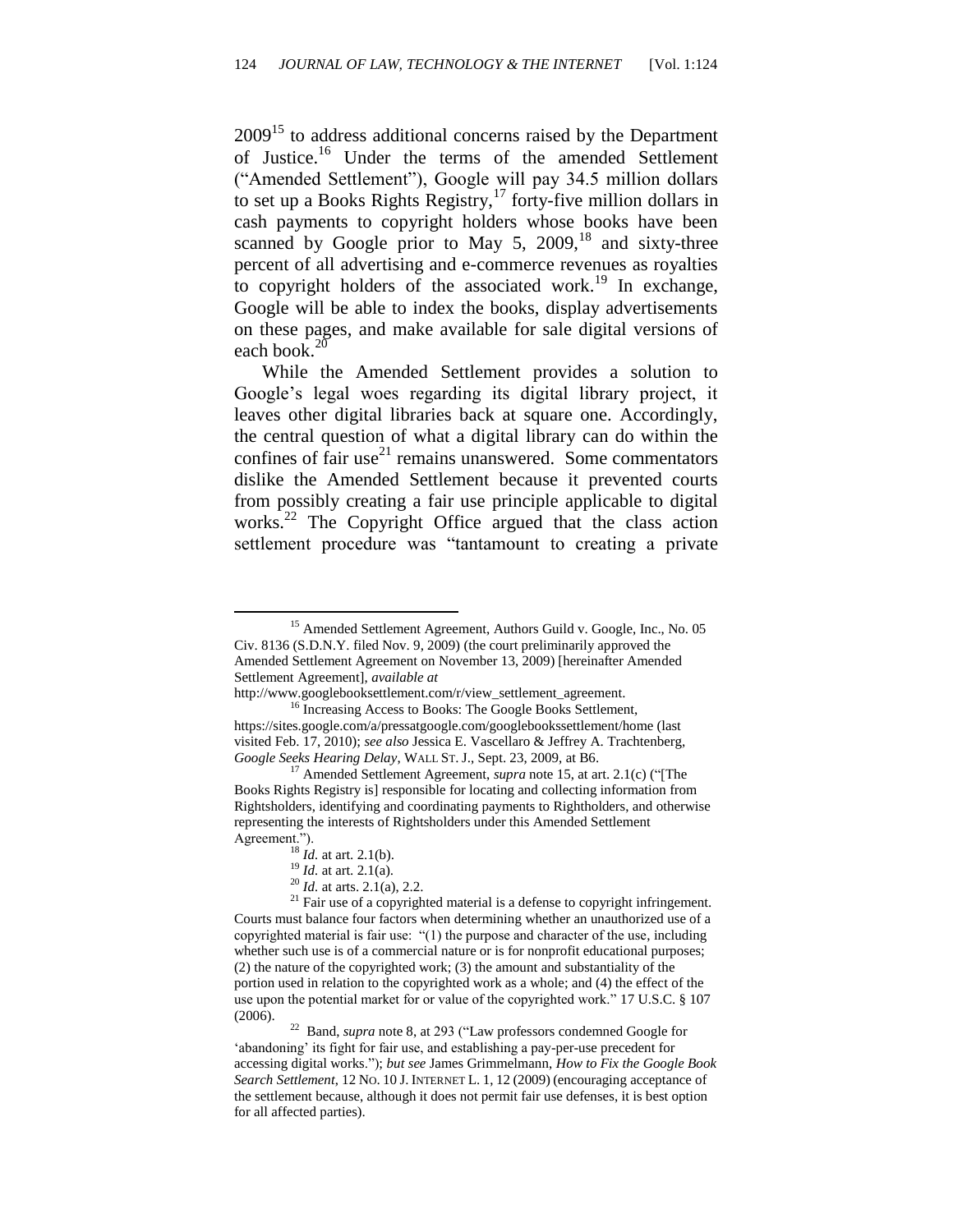compulsory license through the judiciary, $n^{23}$  which has "traditionally been the domain of Congress."<sup>24</sup> The Copyright Office further contended that, "Congress is much better situated than the judiciary to consider such important and far-reaching changes to the copyright system."<sup>25</sup> This Comment assumes that Google was correct in not risking a court's decision regarding whether its digital library project's practices fall under fair use. As much as a court may want to create a practical solution to the problem copyright law poses to digital library projects, it would require what some call "legislating from the bench."<sup>26</sup>

This Comment will focus on certain proposed legislative changes that would provide a copyright exemption for digital libraries. Part II will provide a historical background of copyright law and argue that the traditional purpose of copyright law has been primarily to benefit the public. Part II will also describe how Congress sculpted copyright law to be flexible in the face of changes in technology and social need. Part III will argue that copyright law has failed in this regard in the specific area of digital technology. It will use the Google Books project as an example of how current copyright law does not adequately address society's need for digital libraries. Part IV will propose how Congress can amend the Copyright  $Act^{27}$  to meet those needs by creating an exemption for digital libraries from copyright liability. Finally, Part V assesses two types of problems associated with such a legislative proposal.

#### **II. THE PURPOSE OF COPYRIGHT LAW IN THE U.S.**

In the U.S., a copyright is automatically created when a copyrightable work is fixed in a tangible medium.<sup>28</sup> Copyright protection provides an author a "limited monopoly" over his or her work for a certain period.<sup>29</sup> In order to sue an infringer, however, the author must deposit two complete copies of the work, an executed copyright application, and an application fee

<sup>&</sup>lt;sup>23</sup> Competition and Commerce in Digital Books: Hearing Before the H. *Comm. on the Judiciary*, 111th Cong. 2-3 (2009) (statement of Marybeth Peters, Reg. of Copyrights, United States Copyright Office).

 $^{24}$  *Id.* at 5.

<sup>25</sup> *Id.* at 8.

 $26$  "Legislating from the Bench" refers to the idea that some judges create novel law through judicial decision as opposed to applying existing law. *See* Michael L. Buenger, *Friction By Design: The Necessary Contest of State Judicial Power and Legislative Policy Making*, 43 U. RICH. L. REV. 571, 573 (2009); Amanda Frost, *The Limits of Advocacy*, 59 DUKE L.J. 447, 470 (2009); Michael J. Gerhardt, *How a Judge Thinks*, 93 MINN. L. REV. 2185, 2201 (2009).

 $27$  Copyright Act of 1976, Pub. L. No. 94-553, 90 Stat. 2541 (codified as amended in scattered sections of 17 U.S.C.).

 $^{28}$  17 U.S.C. § 201(a) (2006).

<sup>29</sup> 17 U.S.C. §§ 106, 302 (2006).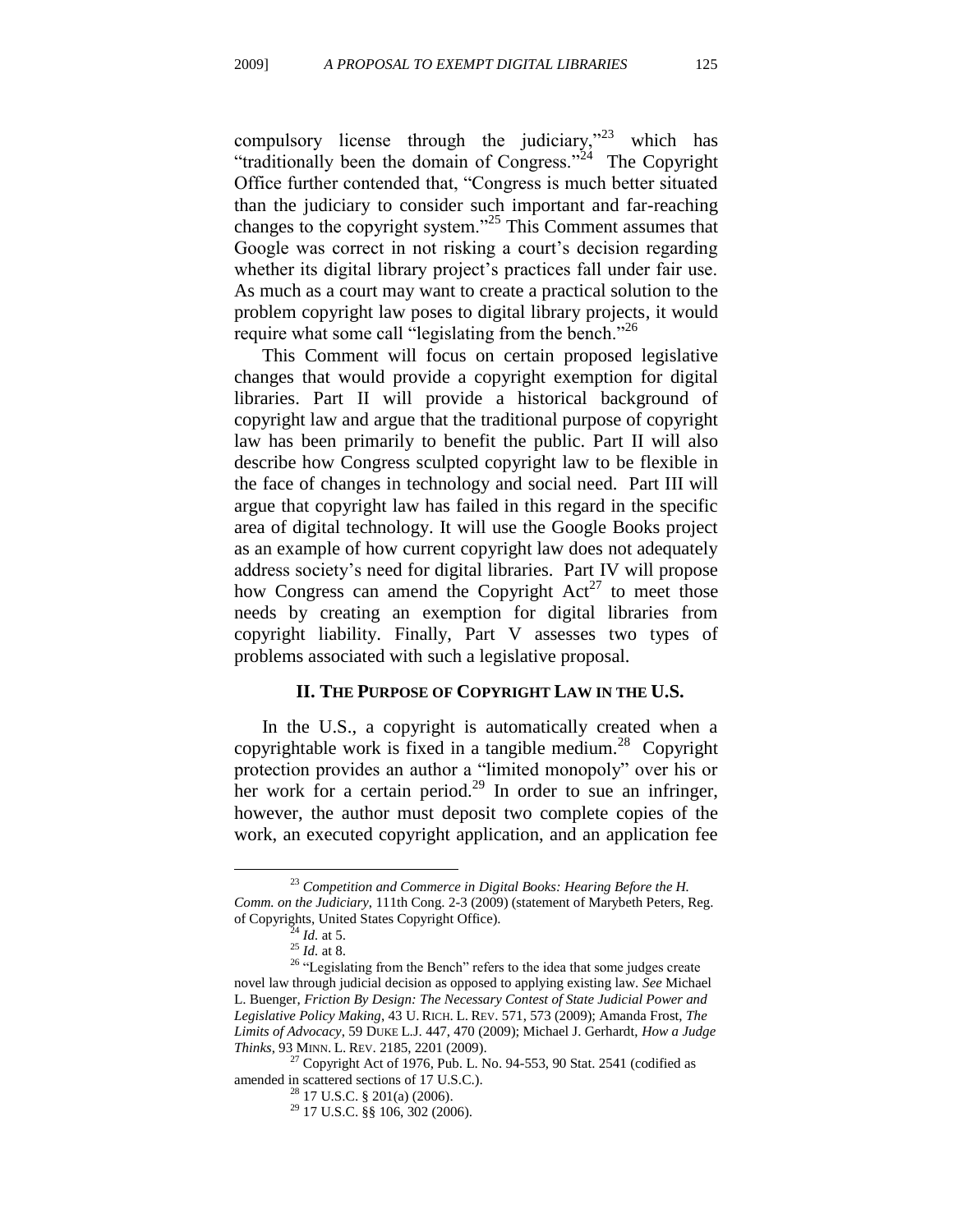with the Copyright Office. $30$  The copyrighted work must be both original and fixed in a tangible medium of expression.<sup>31</sup> The latter requirement reflects the principle that copyright does not protect ideas but merely protects the particular expression of those ideas.<sup>32</sup> Copyright protection provides the author certain enumerated exclusive rights, which include the reproduction of the work in copies.<sup>33</sup> Accordingly, copyrights are limited both in duration and in scope. They are limited in scope because they are not created for the author's benefit, <sup>34</sup> but rather for the public's benefit.<sup>35</sup> A brief examination of the historical origins of American copyright law demonstrates this.

The invention of the printing press led to the issuance of the first copyright in  $1469$ .<sup>36</sup> At the time, English monarchs would grant copyrights to printing guilds based on favor.<sup>37</sup> In its infancy, therefore, copyright protection was a function of privilege as opposed to right. In fact, authors were not recognized as having a proprietary right in their work under English law until  $1710^{38}$  In that year, Parliament enacted the Statute of Anne, also known as the Copyright Act of 1709.<sup>39</sup> The Act itself, despite its status while under the "beguiling" disguise of the 'encouragement of learning', $\cdot$ <sup>40</sup> ended the monopolies granted to various printing companies and instead vested authors with proprietary rights in their works for a

 $33$  17 U.S.C. § 106 (2006) (providing that authors have the right to reproduce the work in copies or photocopies, to prepare derivative works, to distribute copies or photocopies publicly, to perform the work publicly, and to display the work publicly).

 $34$  Fogerty v. Fantasy, Inc., 510 U.S. 517, 527 (1994) ("The primary objective of copyright is not to reward the labor of authors, but ‗[t]o promote the Progress of Science and useful Arts."") (citations omitted); *Id.* at 526 ("[Copyright privileges] are limited in nature and must ultimately serve the public good.").

<sup>35</sup> Twentieth Century Music Corp. v. Aiken, 422 U.S. 151, 156 (1975) (finding that the ultimate aim of Copyright law was stimulating artistic creativity for the public's benefit); Baltimore Orioles, Inc. v. Major League Baseball Players Ass'n, 805 F.2d 663, 678 (7th Cir. 1986) ("The purpose of federal copyright protection is to benefit the public by encouraging works in which it is interested.").

<sup>30</sup> 17 U.S.C. § 408 (2006).

 $31$  17 U.S.C. § 102(a) (2006).

<sup>32</sup> *See* Feist Publ'ns, Inc. v. Rural Tel. Serv. Co., 499 U.S. 340, 344-45 (1991) (stating that no one may copyright facts or ideas); Harper & Row, Publishers, Inc. v. Nation Enters., 471 U.S. 539, 556 (1985) (stating that a discovery in itself is not copyrightable).

<sup>36</sup> Tucker Griffith, Comment, *Beyond the Perfect Score: Protecting Routine-Oriented Athletic Performance with Copyright Law*, 30 CONN. L. REV. 675, 683 (1998).

<sup>37</sup> *Id.*

<sup>38</sup> *Id.*

<sup>39</sup> John Feather, *The Book Trade in Politics: The Making of the Copyright Act of 1710,* 8 PUBLISHING HIST. 19, 39 (1980).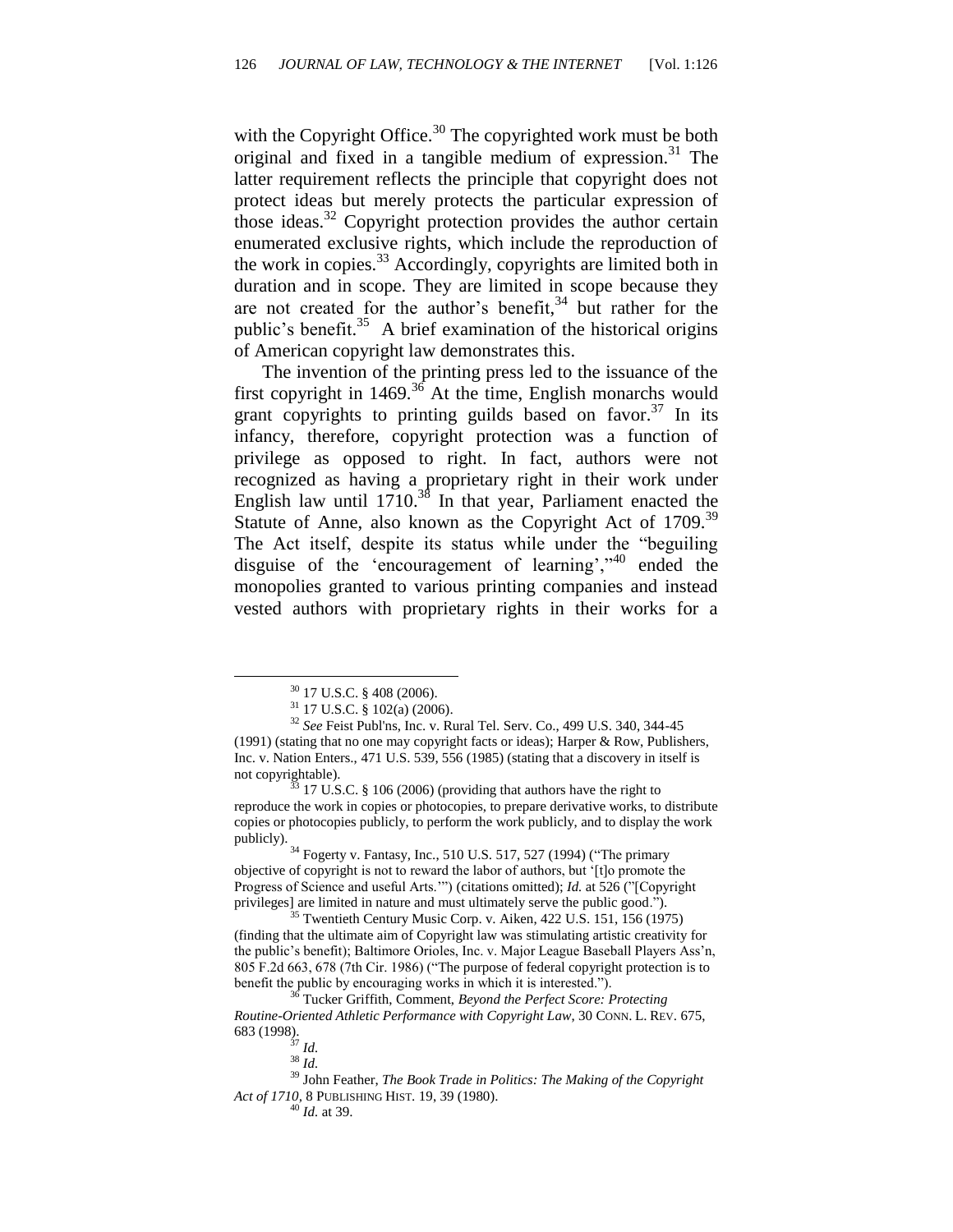limited period.<sup>41</sup> The Statute of Anne applied to books, and gave authors the exclusive right to print and reprint their books.<sup>42</sup>

In the U.S., copyright law developed as an outgrowth of the Statute of Anne.<sup>43</sup> The U.S. Constitution provides that "the Congress shall have Power ... to promote the Progress of Science and useful Arts, by securing for limited Times to Authors and Inventors the exclusive Right to their respective Writings and Discoveries."<sup>44</sup> The first Congress exercised its power to create the first U.S. copyright law in 1790.<sup>45</sup> Similar to the Statute of Anne, which was meant for "the encouragement of learning,"<sup>46</sup> the first copyright law in the U.S. was grounded in an effort to promote public knowledge. $47$  The copyright statute of 1790 was far more limited than the copyright laws of today, and only provided copyright protection for books, maps, and charts.<sup>48</sup> For the most part, Congress deemed the expansion of copyright protection appropriate "as long as the emphasis of the extension was placed on the public-welfare implications.<sup>149</sup>

In 1909, Congress passed a more extensive copyright act that extended protection to types of works such as dramatic performances.<sup>50</sup> Despite this expansion of copyright protection, however, the original purpose of copyright law, as found in the Statute of Anne and the Constitution, was still alive and well, as evidenced in a report accompanying the Copyright Act of 1909.<sup>51</sup> Justice Stevens cited the House Report for the 1909 Act in *Sony Corp. of America v. Universal City Studios, Inc*. <sup>52</sup> while discussing the purpose of copyright law. It read:

The enactment of copyright legislation by Congress under the terms of the Constitution is not based upon any natural right that the author has in his writings, . . . but upon the ground that the welfare of the public will be served and progress of science and useful arts will be promoted by securing to authors for limited periods the exclusive rights to their writings.

<sup>41</sup> *Id.*

<sup>42</sup> Michael W. Carroll, *The Struggle for Music Copyright*, 57 FLA. L. REV. 907, 923 (2005).

<sup>43</sup> *See* Eldred v. Ashcroft, 537 U.S. 186, 232-33 (2003) (citations omitted). <sup>44</sup> U.S. CONST. art. I, § 8, cl. 8. <sup>45</sup> H.R. REP. NO. 94-1476 **(**1976), *reprinted in* 1976 U.S.C.C.A.N. 5659

<sup>(</sup>opening statement to the House Report committee notes for the library exemption found in the Copyright Act).

<sup>46</sup> Feather, *supra* note 39.

 $47$  U.S. CONST. art. I, § 8.

<sup>48</sup> *See* Griffith, *supra* note 36, at 686.

<sup>49</sup> *Id.*

<sup>50</sup> *Id.*

<sup>51</sup> H.R. REP. NO. 60-2222 (1909).

<sup>52</sup> 464 U.S. 417, 429 (1984) (citing H.R. REP. NO. 60-2222, *supra* note 51).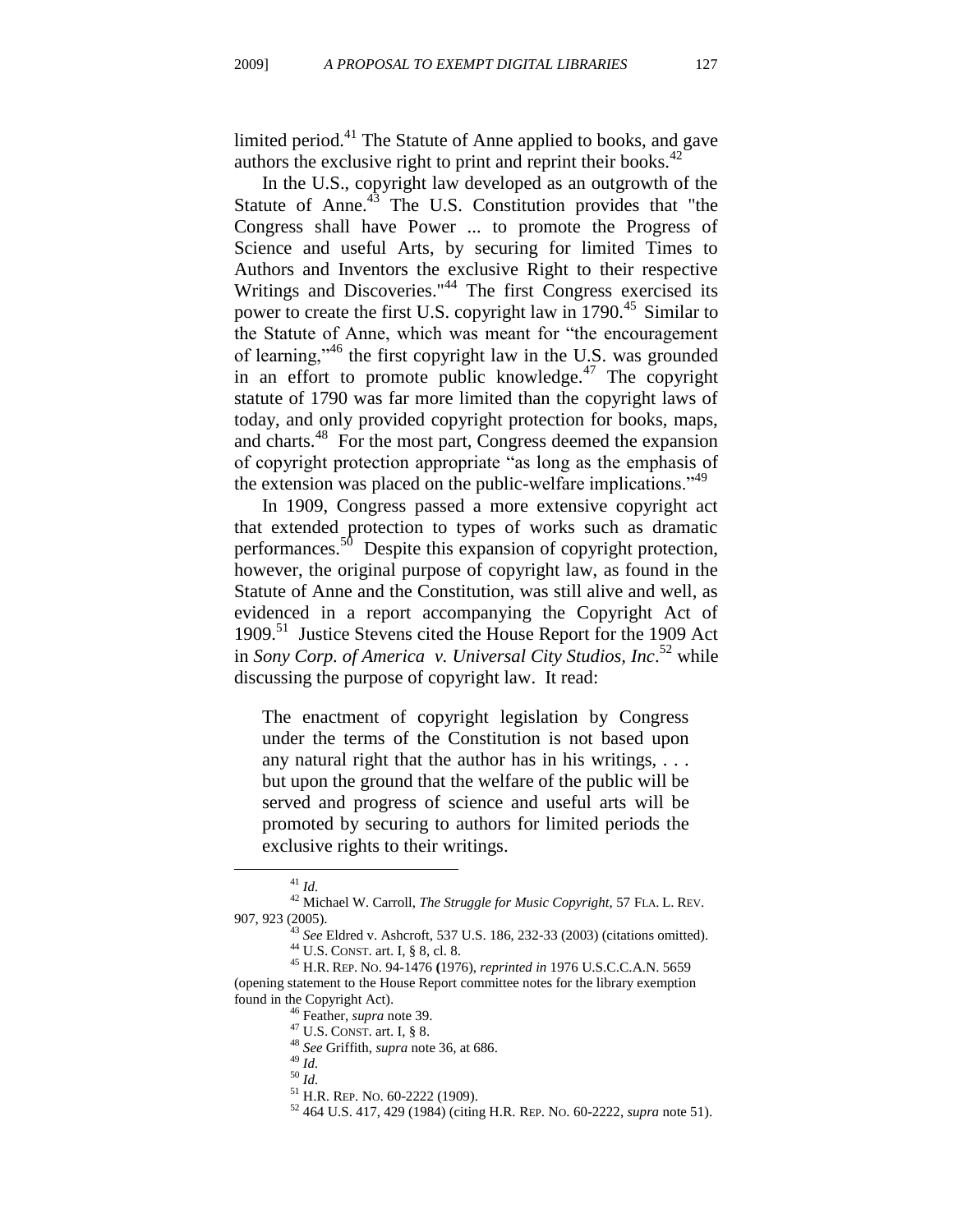#### \*\*\*

In enacting a copyright law Congress must consider . . . two questions: First, how much will the legislation stimulate the producer and so benefit the public; and, second, how much will the monopoly granted be detrimental to the public? The granting of such exclusive rights, under the proper terms and conditions, confers a benefit upon the public that outweighs the evils of the temporary monopoly.<sup>53</sup>

Justice Stevens further explained: "The monopoly created by copyright thus rewards the individual author in order to benefit the public."<sup>54</sup> Public benefit is what the framers of the Constitution envisioned when they empowered Congress to establish the boundaries of copyright law. This task required Congress to strike a "difficult balance between the interests of authors and inventors in the control and exploitation of their writings and discoveries on the one hand, and society's competing interest in the free flow of ideas, information, and commerce on the other hand.<sup>55</sup> One commentator described the essence of copyright law as being the advancement of three fundamental principles:  $(1)$  the promotion of learning,  $(2)$  the provision of public access, and (3) the protection of the public domain." $56$ 

The House Report for the 1909 Act provides useful guidance regarding what Congress should consider when drafting copyright laws.<sup>57</sup> Specifically, the House Report emphasized that Congress must maintain the balance between public benefit and private right.<sup>58</sup> As such, Congress should weigh the appropriateness of any proposed legislative amendment to the Copyright Act.

In 1976, Congress passed the most comprehensive revision of the Copyright Act to date.<sup>59</sup> The 1976 Act did away with such

<sup>53</sup> Sony Corp. of Am. v. Universal City Studios, Inc., 464 U.S. 417, 429 (1984) (citing H.R. REP. NO. 60-2222, *supra* note 51, at 7).

<sup>54</sup> *Sony*, 464 U.S. at 477 (citing Twentieth Century Music Corp. v. Aiken, 422 U.S. 151, 156 (1975); Fox Film Corp. v. Doyal, 286 U.S. 123, 127-28 (1932); H.R. REP. NO. 60-2222, *supra* note 51, at 7)); *see also* Craig Joyce & L. Ray Patterson, *Copyright in 1791: An Essay Concerning the Founders' View of the Copyright Power Granted to Congress in Article I, Section 8, Clause 8 of The U.S. Constitution*, 52 EMORY L.J. 909, 940 (2003) ("What is protected is not so much the right of the copyright holder to exploit the work as the right of the people of the United States to learn from it.").

<sup>55</sup> *Sony*, 464 U.S. at 429.

<sup>56</sup> Kevin Lemeley, *The Innovative Medium Defense: A Doctrine to Promote the Multiple Goals of Copyright in the Wake of Advancing Digital Technologies*, 110 PENN ST. L. REV. 111, 114 (2005).

<sup>57</sup> *See generally* H.R. REP. NO. 60-2222, *supra* note 51, at 7.

<sup>58</sup> H.R. REP. NO. 60-2222, *supra* note 51.

<sup>59</sup> 17 U.S.C. § 101 (2006).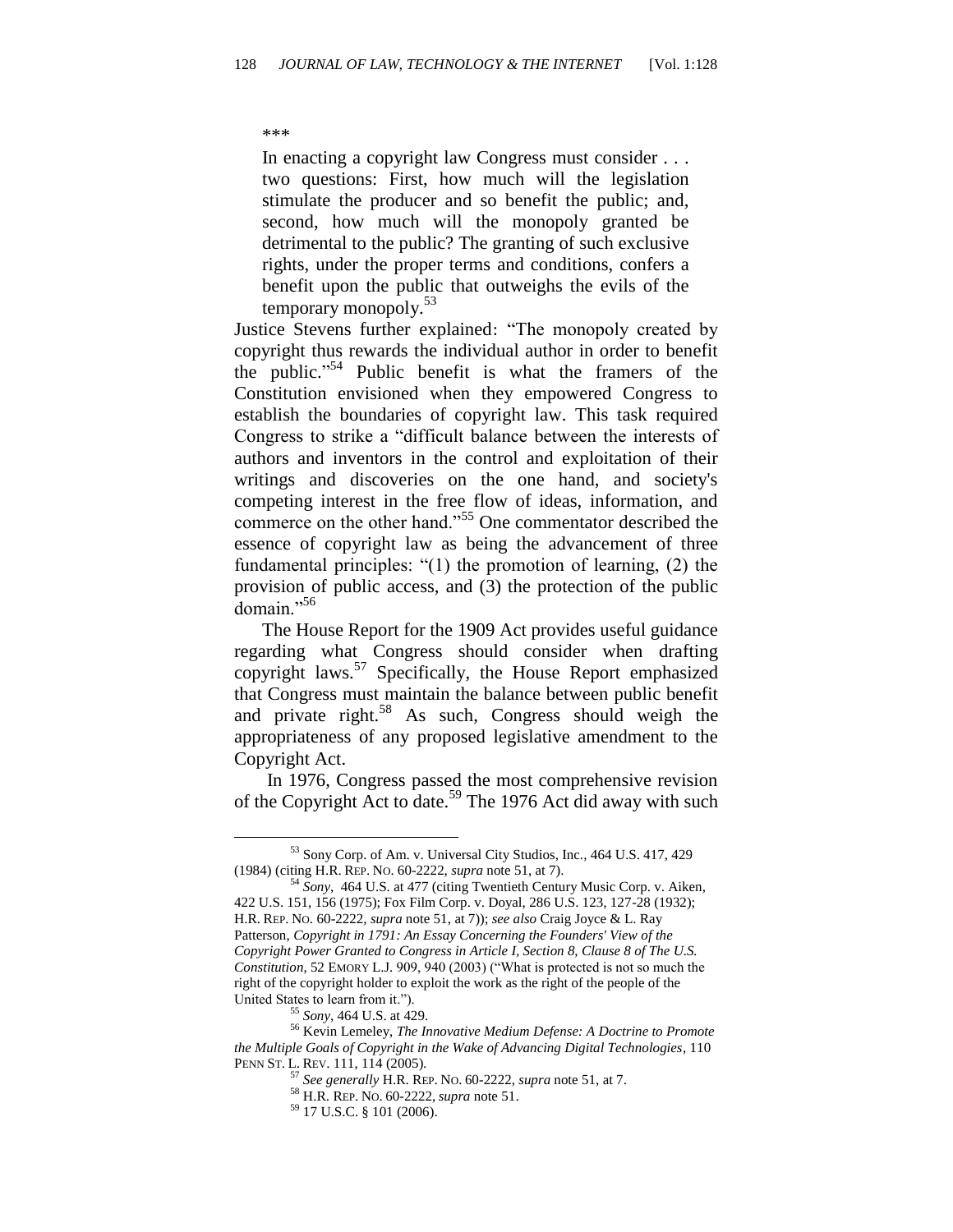prior rigid requirements such as publication and instead adopted more flexible tests like the idea/expression distinction and utilitarian/non-utilitarian distinction.<sup>60</sup> The idea/expression distinction limits copyright law protection to the specific expression of an idea but not the idea itself. $61$  The utilitarian/non-utilitarian distinction prevents purely utilitarian articles such as hubcaps or computer menus from being copyrighted. $62$ 

The 1976 Act codified the fair use factors to help ensure that certain uses of copyrighted materials were not precluded.<sup>63</sup> In addition, the 1976 Act codified a library exemption, which provided physical libraries a safe harbor from copyright infringement suits.<sup>64</sup> Congress, furthermore, left certain areas of the Act open to interpretation in order to allow for changes in technology. $65$ 

The House Report for the 1976 Act recognized that copyright law needed to be able to adapt to changes in technology.<sup>66</sup> The report describes how "changes in technology have affected the operation of the copyright law... and [how] the increasing usage of information storage and retrieval devices, communications satellites, and laser technology promises even greater changes in the near future.<sup> $567$ </sup> Congress recognized, even then, that copyright law must continue to adapt to changes in technology. $68$  The report went on to recognize that "technical advances have generated new industries and new methods for the reproduction and dissemination of copyrighted works, and [that] the business relations between authors and users have evolved new patterns."<sup>69</sup>

Despite Congress' best intentions, however, copyright law is not as flexible as the drafters of the 1976 Act may have hoped. In fact, "[t]he only new subject matters added to the copyright realm since 1976 have arrived through statutory amendments,

<sup>60</sup> *See* Griffith, *supra* note 36, at 688.

<sup>61</sup> *See* Feist Publ'ns, Inc. v. Rural Tel. Serv. Co., 499 U.S. 340, 350 (1991).

<sup>62</sup> *See* Fabrica Inc. v. El Dorado Corp., 697 F.2d 890, 893 (9th Cir. 1983); *see also* Griffith, *supra* note 36, at 696 ("To allow copyright protection for a utilitarian object would create monopolized control over something which may be more beneficial to society if it were in the public domain earlier.").

<sup>63</sup> 17 U.S.C. § 107 (2006).

<sup>64</sup> 17 U.S.C. § 108 (2006).

<sup>65</sup> Griffith, *supra* note 36, at 689.

<sup>66</sup> *See* H.R. REP. NO. 94-1476, at 47 (1976), *reprinted in* 1976 U.S.C.C.A.N. 5659 (discussing the significant technological changes that made the 1909 Copyright act obsolete).

<sup>67</sup> *Id.*

<sup>68</sup> Pamela Samuelson, *Preliminary Thoughts on Copyright Reform*, 2007 UTAH L. REV. 551, 552 (2007) ("Virtually every week a new technology issue emerges, presenting questions that existing copyright rules cannot easily answer."). <sup>69</sup> H.R. REP. NO. 94-1476, *supra* note 66.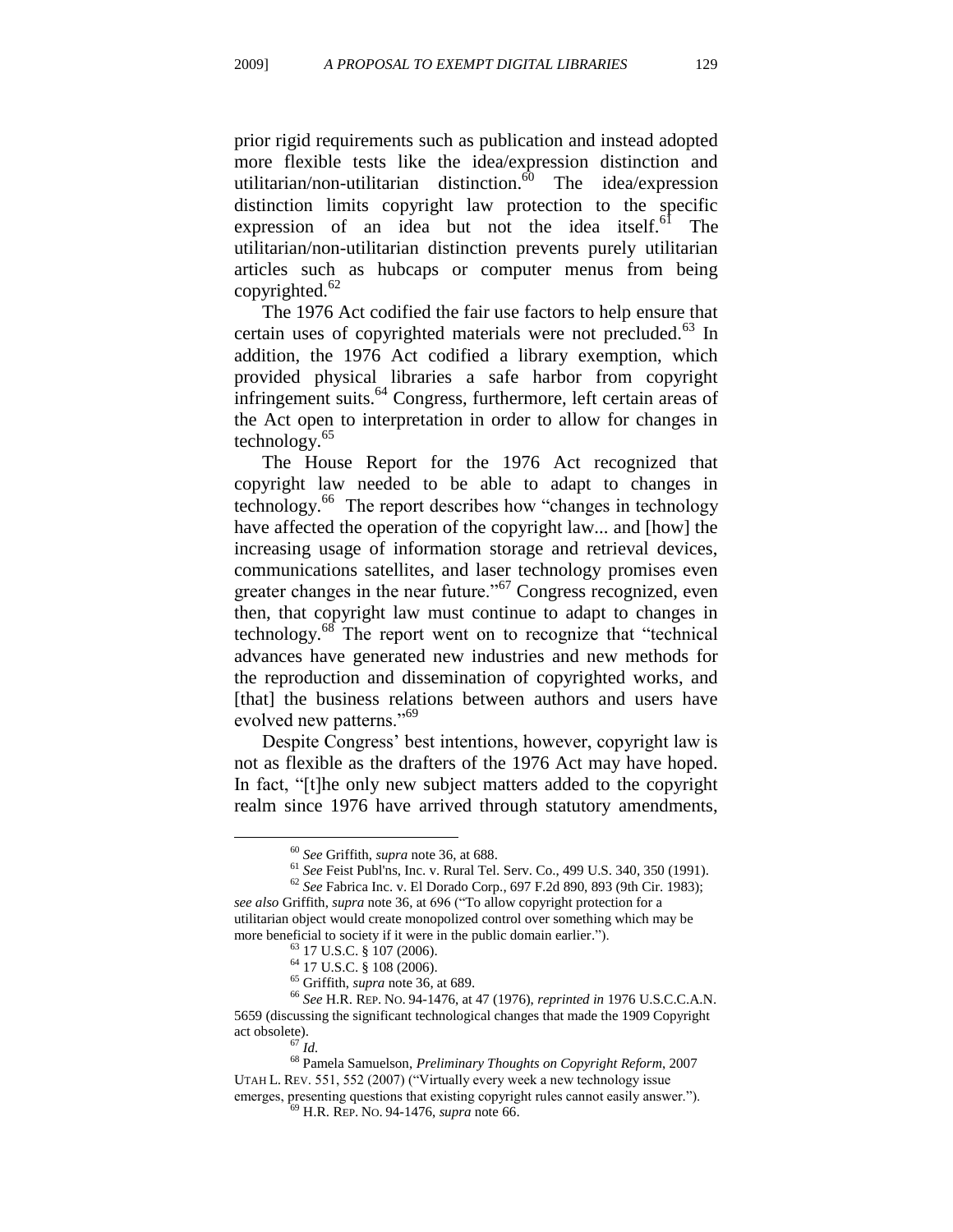not through common law interpretation of the 1976 Act's broad subject matter provision."<sup>70</sup>

#### **III. COPYRIGHT LAW AND DIGITAL LIBRARIES**

One of the most significant technological developments affecting the operation of copyright law is digital scanning. Digital scanning coupled with character recognition software allows users to convert the text of a physical book into digital form. Once in digital form, a copyrighted work is permanently preserved, but also reproduced very easily. New technological developments such as digital scanning create difficult questions for courts trying to apply copyright law, and digital libraries in particular push the outer limits of what current copyright law permits. $\frac{71}{10}$  On the one hand, digital libraries have tremendous potential for public benefit.<sup>72</sup> On the other hand, creating largescale digital libraries arguably violates copyright law.<sup>73</sup>

#### *A. The Google Books Project*

A perfect example of the difficulties technologies like digital scanning pose for courts is Google's Book Search project ("Google Books"). In December of 2004, Google announced its plan to commence its digital library project.<sup>74</sup> Google announced that it will scan all books from the library collections of Harvard, Stanford, the University of Michigan, the University of Oxford, and the New York Public Library.<sup>75</sup> The project's goal was to create a searchable virtual card catalog of all the world's books.<sup>76</sup> The Google Books site itself states that "[t]he Library Project's aim is simple: make it easier for people to find

<sup>70</sup> Samuelson, *supra* note 68, at 551-52.

<sup>71</sup> *See* Nari Na, *Testing the Boundaries of Copyright Protection: The Google Books Library Project and the Fair Use Doctrine*, 16 CORNELL J.L. & PUB. POL'Y 417, 434-47 (2007) (arguing that Google Books should fall under the fair use exception even though current copyright jurisprudence is unclear if fair use would apply in this context); *see also* Frank Pasquale, *Internet Nondiscrimination Principles: Commercial Ethics For Carriers and Search Engines*, 2008 U. CHI. LEGAL F. 263, 292 (2008) ("As a matter of fair use law, the Google Book Search project is a coin toss.").

<sup>&</sup>lt;sup>72</sup> Na, *supra* note 71, at 419 ("[Google Books] will increase consumer access to books by providing a new medium through which consumers can gain information about books that might have otherwise been overlooked.‖); Bracha, *supra* note 6, at 1819 ("Digital libraries allows us to aggregate, store, and make available a vast amount of information for a fraction of the cost and space requirements of traditional libraries. . . . An Internet-based digital library can overcome geographic limitations and offer access to millions of users worldwide.").

<sup>&</sup>lt;sup>73</sup> *See supra* note 12 and accompanying text.

<sup>74</sup> Press Release, Google, Google Checks out Library Books, (Dec. 14, 2004), http://www.google.com/press/pressrel/print\_library.html (last visited Apr. 9, 2010).

<sup>75</sup> *Id.*

<sup>76</sup> Google Books Library Project, *supra* note 10.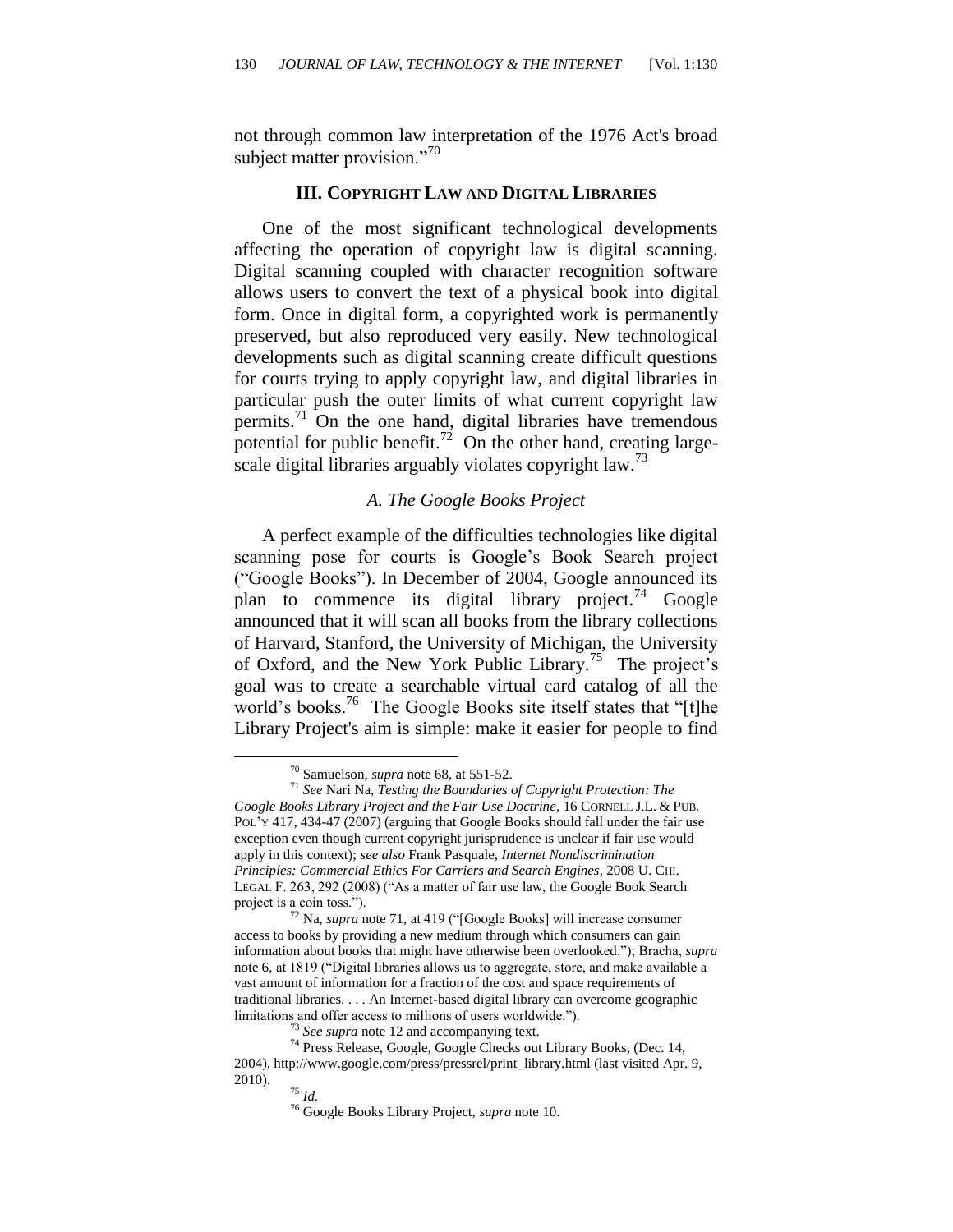relevant books – specifically, books they wouldn't find any other way such as those that are out of print – while carefully respecting authors' and publishers' copyrights."<sup>77</sup> However, despite Google's seemingly noble purpose and its stated intention to respect the boundaries of copyright law, numerous publishers—including the Authors Guild—have sued Google for copyright infringement.<sup>78</sup> These lawsuits, whose plaintiffs also include international publishers,<sup>79</sup> arise out of Google's scanning and reproducing portions of books without explicit authorization from their copyright holders.

#### *B. How Google Books Works*

The Google Books website allows users to type in a word or phrase, and find books that contain that word or phrase.<sup>80</sup> Each result provides basic information about the book such as its author, length, and subject material. $81$  For many of the books, Google also provides links to locations where one can borrow or purchase the book. $82$  One of the most controversial aspects of Google Books is that it allows users to view actual portions of the books. Depending on the book, Google Books allows users to see one of three versions of the digital copy of the book: It provides a full view, limited preview, or snippet view of the book. <sup>83</sup> For certain books, however, Google Books does not provide a preview. Google describes the different views as follows:

Full view: You can see books in Full View if the book is out of copyright, or if the publisher or author has asked to make the book fully viewable. The Full View allows you to view any page from the book, and if the book is in the public domain, you can download, save and print a PDF version to read at your own pace.

 $\overline{a}$ 

<sup>80</sup> Google Books, http://books.google.com (last visited Apr. 9, 2010).

http://books.google.com.au/intl/en/googlebooks/about.html (last visited Apr. 9, 2010).

<sup>77</sup> *Id.*

<sup>78</sup> *See* cases cited *supra* note 13.

<sup>79</sup> Gillian Wong, *China Writers Say Google Ready to Settle Book Row,* THE SEATTLE TIMES, Jan. 10, 2010,

http://seattletimes.nwsource.com/html/businesstechnology/2010755652\_apaschinago ogle.html (reporting that Google plans to settle with Chinese authors for scanning their books into a digital library); La Martiniere Groupe v. Google, Tribunal De Grande Instance [T.G.I.] [ordinary court of original jurisdiction] Paris, Dec. 18, 2009, Cass. 3e civ. (court ordered Google to pay €300,000 (approx. \$385,410) to French publisher for violating French copyright laws by displaying French Books in its Google Books Project).

<sup>81</sup> *Id.*

<sup>82</sup> *Id.*

 $\,$  83 About Google Books,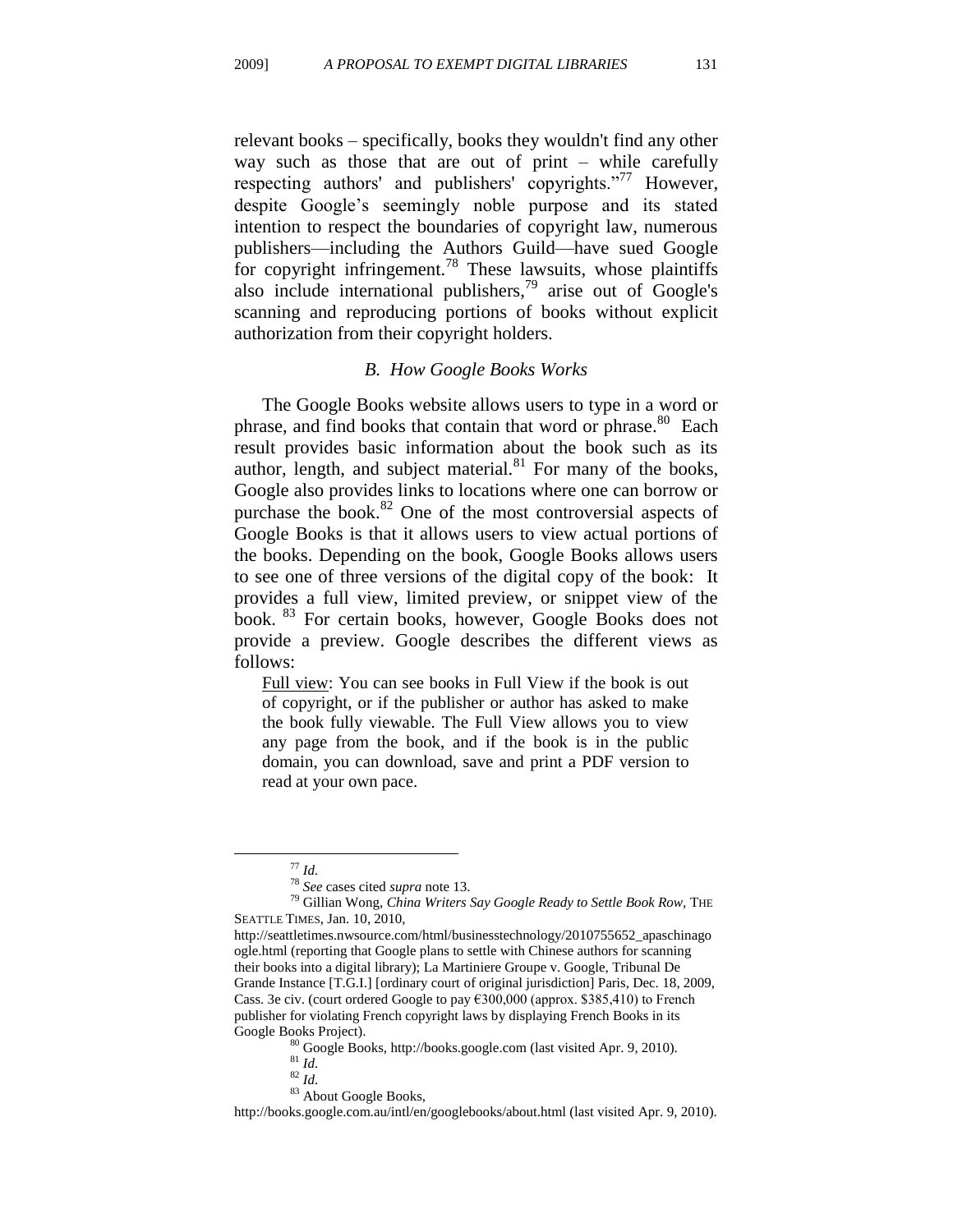Limited preview: If the publisher or author has given us permission, you can see a limited number of pages from the book as a preview.

Snippet view: The Snippet View, like a card catalog, shows information about the book plus a few snippets – a few sentences to display your search term in context.

No preview available: Like a card catalog, you're able to see basic information about the book.<sup>84</sup>

#### *C. Opt-In vs. Opt-Out Systems*

One of the easiest ways to turn a physical book into digital text is to first scan the book and then use optical character recognition ("OCR") software to convert the images into digital text. When scanning the books, the digital library has two options: (1) it can ask permission to scan and use each book from its author before scanning the book, or (2) it can scan the book and then simply allow the authors to remove their work from a digital library.<sup>85</sup>

The first method, better known as the opt-in system, is a practical system for digital libraries that only intend to have a small collection. The opt-in system, however, is not feasible for creating an extensive or universal digital library. First, the opt-in system requires the copyright holder's permission.<sup>86</sup> This is often impossible in situations where the work is "orphaned" – where the copyright holder cannot be determined or found.<sup>87</sup> Second, obtaining permission from each author is often an extremely long and costly process. Digital libraries often find it difficult to track down authors, and even if they do, contract negotiations can often prove fruitless and unproductive.<sup>88</sup>

The second method, better known as the opt-out system, is problematic because it may constitute a prima facie case of copyright infringement. By scanning a book still under copyright, the creator of the digital library is "copying" a copyrighted work.<sup>89</sup> The fact that the copy is in digital form does not matter.<sup>90</sup> Courts have consistently held that scanning

<sup>&</sup>lt;sup>84</sup> What you'll see when you search on Google Books,

http://books.google.com/googlebooks/screenshots.html (last visited Apr. 9, 2010). <sup>85</sup> *See* Band, *supra* note 8, at 235-36.

<sup>86</sup> *See* Hetcher, *supra* note 2, at 3 (citing U.S. COPYRIGHT OFFICE, REPORT ON ORPHAN WORKS 1 (2006)).

<sup>87</sup> *Id.*

<sup>&</sup>lt;sup>88</sup> *See id.* at 4 (noting the difficulty to obtain permission for orphaned works by purchasing, licensing, or gaining free access).

<sup>&</sup>lt;sup>89</sup> See 17 U.S.C. § 101 (2006) ("Copies' [are] material objects, other than phonorecords, in which a work is fixed by any method now known or later developed, and from which the work can be perceived, reproduced, or otherwise communicated, either directly or with the aid of a machine or device.").

<sup>90</sup> *See* Jeanne English Sullivan, *Copyright for Visual Art in the Digital Age: A Modern Adventure in Wonderland*, 14 CARDOZO ARTS & ENT. L.J. 563, 586 (1996)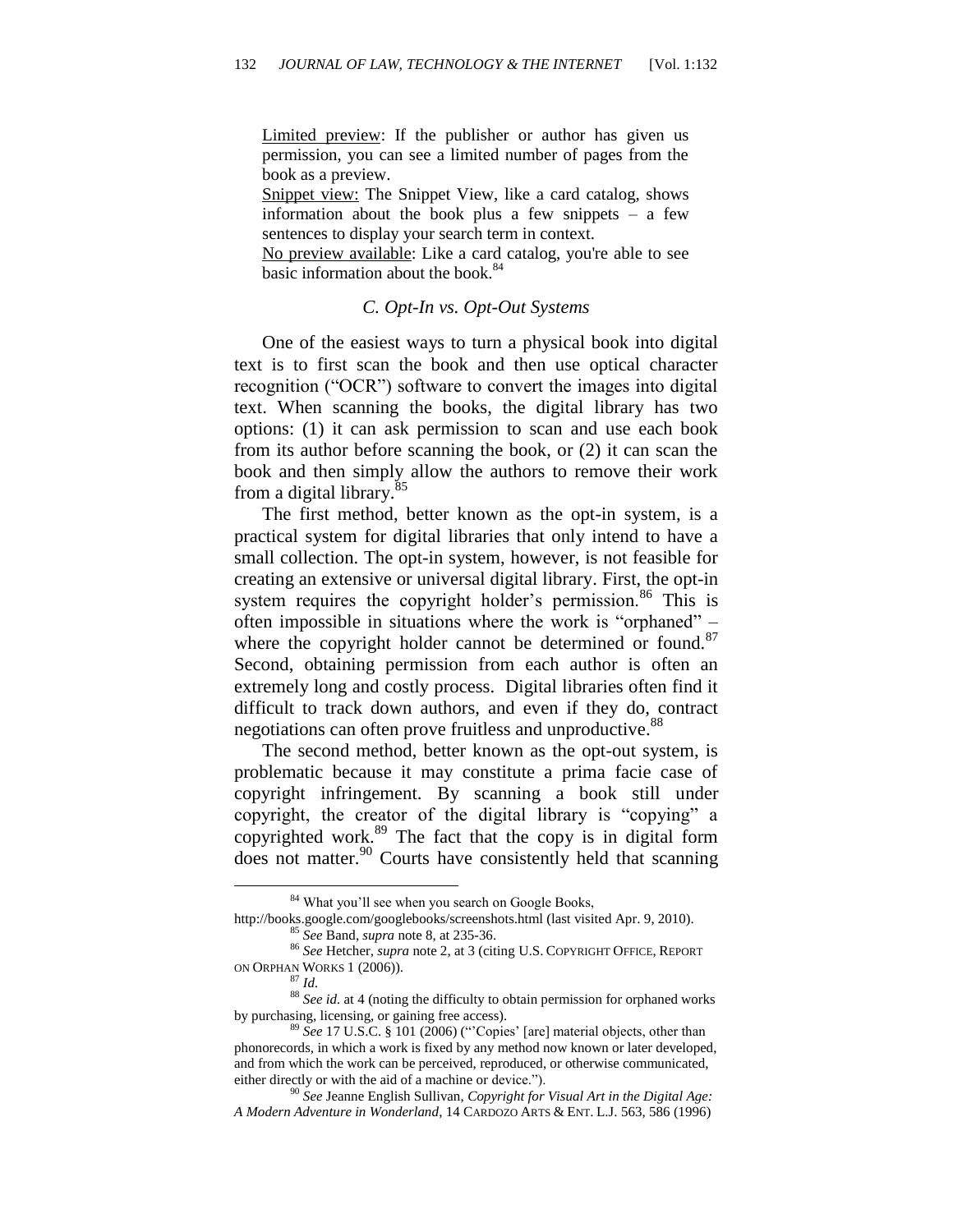digital copies onto a computer's memory can constitute infringement of a copyright holder's right to reproduce.<sup>91</sup> Accordingly, digital libraries using an opt-out system will need to rely on the fair use doctrine<sup>92</sup> to shield them from copyright infringement claims.  $^{93}$  Google chose to use the opt-out system.  $^{94}$ As a result, it was sued by the Authors Guild and others who claimed Google infringed upon their copyrights. $95$  If the cases did not settle, Google would have relied heavily if not exclusively on fair use in its defense. Unfortunately for other digital libraries, the fair use doctrine remains largely unpredictable due to lack of precedent in this realm.<sup>96</sup> As such, future copyright infringement cases against digital libraries will proceed with very uncertain futures.

Google Books is not the only digital library project constrained by copyright law. Currently, hundreds of digital libraries are actively scanning books and journals. $97$  For example, The Million Book Project, led by the Carnegie Mellon computer science department, exceeded its goal of scanning a million books by  $2007.^{98}$  This project intends to provide freeto-read online access to all the books that it scans.<sup>99</sup> However, it only scans books printed before 1923 in order to avoid copyright liability.<sup>100</sup> Because it scans only old books, the Million Book Project does not need to obtain authors'

<sup>92</sup> See supra notes 12, 21 and accompanying text.

<sup>(―</sup>According to the *White Paper on Intellectual Property Rights*, ‗[i]t has long been clear under U.S. law that the placement of copyrighted material into a computer's memory is a reproduction of that material (because the work in memory then may be, in the law's terms, 'perceived, reproduced, or . . . communicated . . . with the aid of a machine or device')."").

<sup>91</sup> *See* NLFC, Inc. v. Devcom Mid-Am., Inc., 45 F.3d 231 (7th Cir. 1995); Indep. Serv. Orgs. Antitrust Litig., 910 F. Supp. 1537 (D. Kan. 1995).

<sup>&</sup>lt;sup>93</sup> See *supra* note 12, 71 and accompanying text.

<sup>94</sup> Band, *supra* note 8, at 235-36.

<sup>95</sup> Emily Proskine, Note, *Google's Technicolor Dreamcoat: A Copyright Analysis of the Google Book Search Library Project,* 21 BERKELEY TECH. L.J. 213, 219-20 (2006) (noting that the Authors Guild demands damages for Google's library project infringement).

<sup>96</sup> *Id.* at 239; *see also* Hanratty, *supra* note 12, ¶ 33; Pasquale, *supra* note 71, at 292 ("Experts have no idea how the courts will rule on it, and the leading precedents are in conflict.").

<sup>97</sup> Online Education Database, *250+ Killer Digital Libraries and Archives,*  Oct. 17, 2007, http://oedb.org/library/features/250-plus-killer-digital-libraries-andarchives.

<sup>98</sup> Carnegie Mellon Libraries, *Frequently Asked Questions about the Million Book Project*, http://search.library.cmu.edu/rooms/documents/libraries-andcollections/Libraries/MBP\_FAQ.html#current (last updated Apr. 9, 2007).

<sup>99</sup> *Id.*

<sup>&</sup>lt;sup>100</sup> See PETER YU, INTELLECTUAL PROPERTY AND INFORMATION WEALTH: COPYRIGHT AND RELATED RIGHTS 151 (2007) (finding that Books published prior to 1923 are in the public domain and not subject to copyright infringement).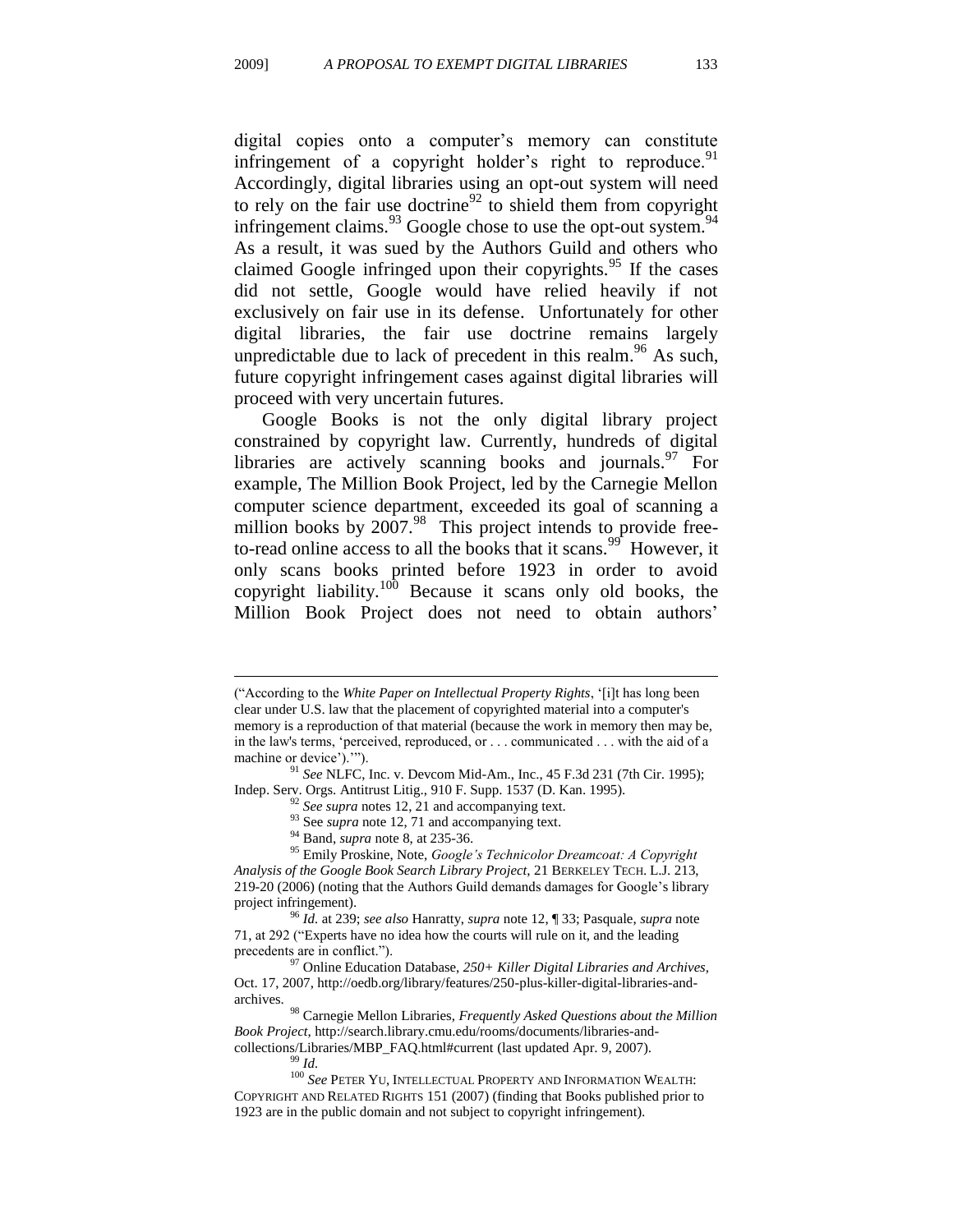permission, but it can only access a small fraction of available books.

#### *D. International Analysis of Orphaned Works Problem*

The issues facing digital libraries discussed herein are not uniquely American. The European Commission recognized the need to preserve cultural and scientific works in a virtual library and launched the Digital Libraries Initiative (the "Initiative") in 2005.<sup>101</sup> In August of 2005, the European Commission issued a  $report^{102}$  regarding the Initiative that recognized many of the same problems discussed herein, including orphaned works and the need to harmonize Europe's copyright law with the public need for digital libraries. $103$  By 2007, however, less than one percent of the collections of Europe's cultural institutions had been made available in digital format.<sup>104</sup>

In December 2009, the High Level Expert Group ("Group") issued a final report summarizing the group's recommendations regarding difficult issues facing digital libraries, including copyright problems.<sup>105</sup> The Group recommended that member states create a mechanism to allow digital libraries to use orphaned works if the library has conducted a diligent good faith search for the right holder.<sup>106</sup> It further recommended that member states create databases and Rights Clearance centers which would track orphaned and out-of-print works. One such project is the ARROW ("Accessible Registries of Rights

<sup>&</sup>lt;sup>101</sup> Europe's Information Society, Digital Libraries: Background, http://ec.europa.eu/information\_society/activities/

digital\_libraries/background/index\_en.htm (last visited Apr. 10, 2010).

<sup>102</sup> *Commission of the European Communities Recommendation on the Digitisation and Online Accessibility of Cultural Material and Digital Preservation*, COM (2006) 3808 final (Aug. 24, 2006), *available at*

http://ec.europa.eu/information\_society/activities/digital\_libraries/doc/recommendatio n/comm\_recomm/en.pdf.

<sup>&</sup>lt;sup>103</sup> *Id.* Among other things, the report recommended that member nations "make provision in their legislation so as to allow multiple copying and migration of digital cultural material by public institutions for preservation purposes, in full respect of Community and international legislation on intellectual property rights."

<sup>&</sup>lt;sup>104</sup> EUROPEAN COMMISSION, INFORMATION SOCIETY AND MEDIA, DIGITAL LIBRARY INITIATIVE FACT SHEET, EUROPE'S CULTURAL AND SCIENTIFIC HERITAGE AT A CLICK OF A MOUSE (2007),

http://ec.europa.eu/information\_society/activities/digital\_libraries/doc/fact\_sheet/fact \_sheet\_2007.pdf.

<sup>&</sup>lt;sup>105</sup> HIGH LEVEL EXPERT GROUP ON DIGITAL LIBRARIES, FINAL REPORT, DIGITAL LIBRARIES: RECOMMENDATIONS AND CHALLENGES FOR THE FUTURE (2009), http://ec.europa.eu/information\_society/activities/digital\_libraries/doc/ hleg/reports/hlg\_final\_report09.pdf.

<sup>106</sup> *Id*; *see also* Memorandum of Understanding from the European Comm'n on Diligent Search Guidelines for Orphan Works (Jun. 4, 2008) (on file with the European Comm'n) (establishing the due diligence criteria for a good faith effort of identifying a right holder).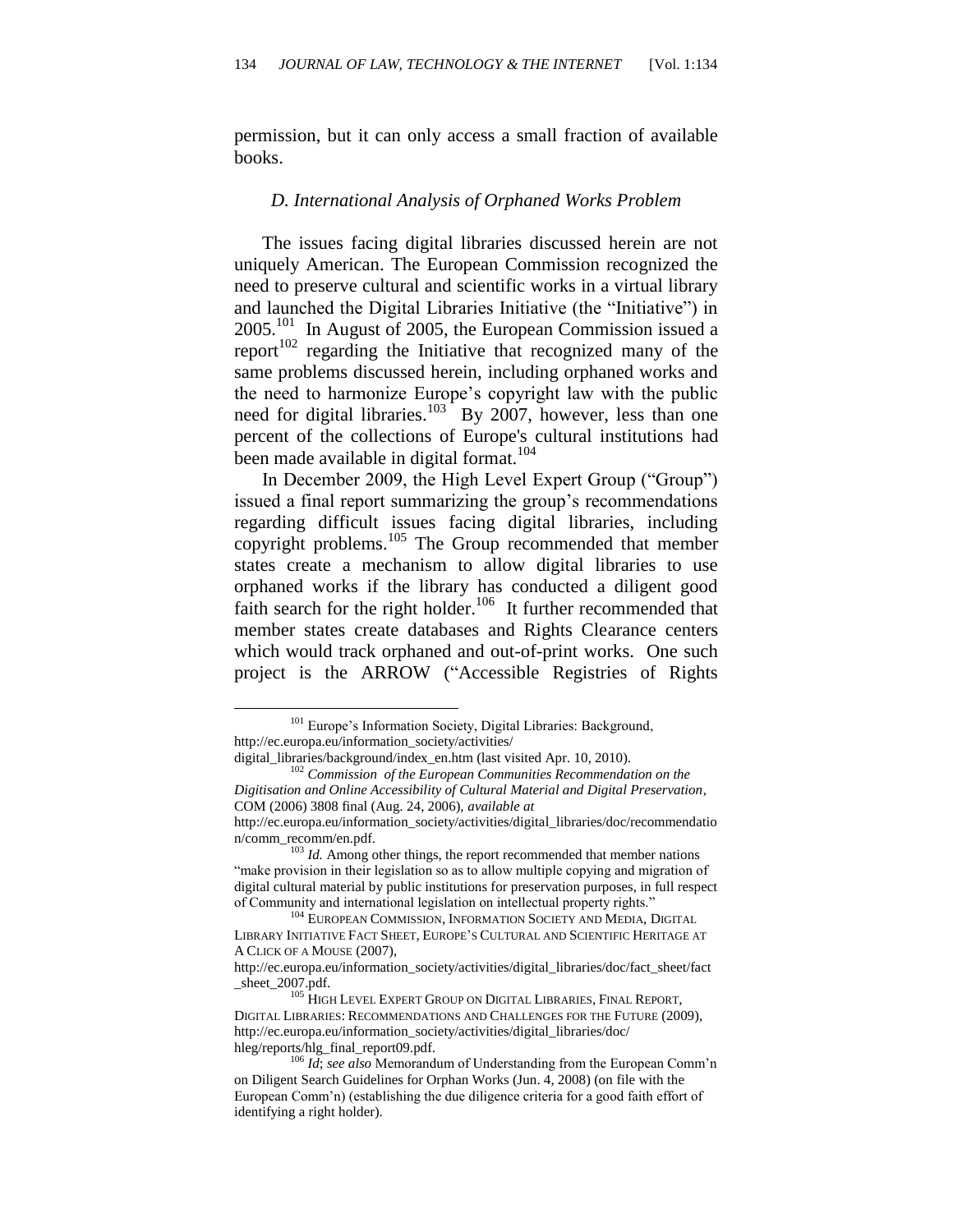Information and Orphan Works") project, which aims to clarify the rights status of orphaned and out-of-print works, so that eligible works are easily cleared for digitization and made available to the public.<sup>107</sup> The Group's many recommendations generally involved the tracking of orphaned works' rights holders, and avoided making significant changes to the copyright framework. Nevertheless, the Group recognized the ongoing challenge of reviewing the legal framework surrounding copyright and trying to figure out how to "bring" more in-copyright works online, in particular out-of-print and orphan works."<sup>108</sup>

#### **IV. DIGITAL LIBRARY EXEMPTION FROM COPYRIGHT LAW**

It is estimated that only twenty percent of the books currently in existence were created before  $1923^{109}$ Furthermore, of the eighty percent of books created after 1923, only five percent of them are currently printed.<sup>110</sup> This leaves approximately seventy-five percent of books in a twilight zone where they are not yet in the public domain, but are no longer in print. Google Books claims that it increases access to this seventy-five percent by serving "as a comprehensive index that enables people to discover all books." $111$  While it is only one example of how digital libraries can benefit the public, Google Books is indicative of the rise of digital libraries as a technological advancement which calls for legislative protection.

Some commentators believe that the fair use doctrine should provide sufficient protection for digital libraries.<sup>112</sup> The fair use

<sup>107</sup> ARROW Project, About Arrow, http://www.arrow-net.eu/about-arrow (last visited Apr. 10, 2010) ("ARROW aims in particular to support the EC's i2010 Digital Library Project by finding ways to identify rightholders, rights and clarify the rights status of a work including whether it is orphan or out of print. This will enable libraries as well as other users to obtain information on who are the pertinent rightholders, which are the relevant rights concerned, who owns and administers them and how and where they can seek permission to digitise and / or make available the work to user groups.").

<sup>108</sup> HIGH LEVEL EXPERT GROUP ON DIGITAL LIBRARIES, *supra* note 105, at 6 (―[F]or cultural institutions there is the need for copyright reform and further harmonisation at European level to create the appropriate conditions for large scale digitisation.").

<sup>109</sup> Google Librarian Center, *Google Book Search: An Introduction*, http://www.google.com/librariancenter/articles/0606\_01.html (last visited Apr. 9, 2010).

<sup>110</sup> *Id.*

<sup>111</sup> *Id.*

<sup>&</sup>lt;sup>112</sup> *See* Proskine, *supra* note 95, at 232 (arguing that it is "likely that the Google Library Project could be deemed a fair use"); Travis, *supra* note 7, at 91-92 (arguing that Google Books project is fair use). *But see* sources cited *supra* note 12.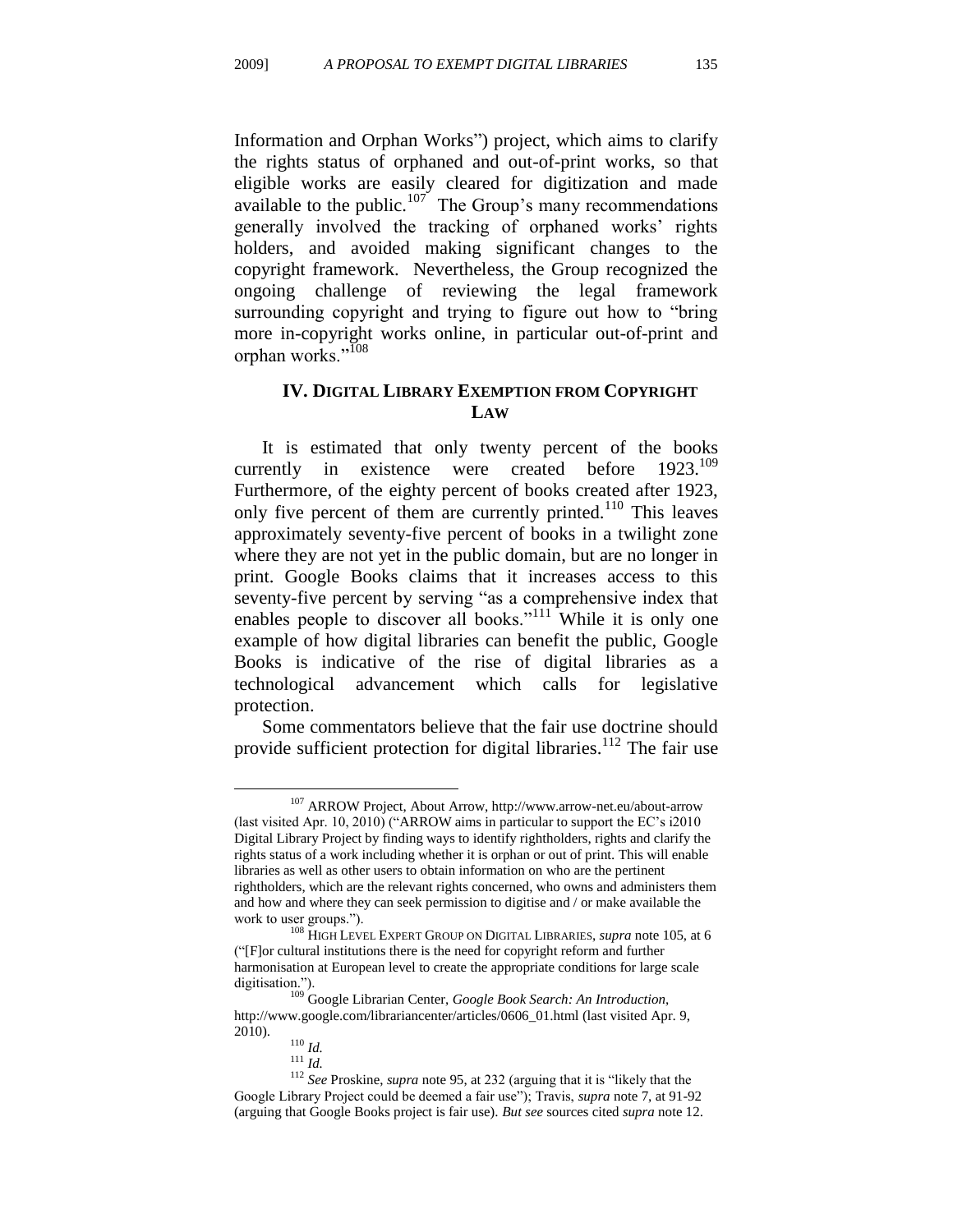doctrine, however, is unpredictable, and the judiciary is generally reluctant to expand copyright protections without explicit legislative guidance.<sup>113</sup> As Justice Stevens stated in *Sony*:

Sound policy, as well as history, supports our consistent deference to Congress when major technological innovations alter the market for copyrighted materials. Congress has the constitutional authority and the institutional ability to fully accommodate the varied permutations of competing interests that are inevitably implicated by new technology. $114$ 

Thus, even though a particular case may fall under the protections of fair use, legislative action is still the best way to balance the needs of the public against the interest of the copyright holders.

This Comment proposes a specific amendment to the Copyright Act, which would provide an exemption for digital libraries. This amendment has two parts. The first is a legislative amendment to the Copyright Act creating a specific exemption for digital libraries (the "Exemption"), and the second calls for the creation of a federal registry for digital libraries (the "Registry"). The Exemption is modeled after the currently existing Library Exemption, which provides physical libraries protection from copyright infringement under specific conditions.<sup>115</sup> The Registry is modeled after the Federal Trade Commission's Do Not Call Registry.<sup>116</sup>

#### *A. Library Exemption as a Model for Legislative* Change

The Library Exemption, codified as Section 108 of the Copyright Act explicitly exempts libraries and archives from liability for copyright infringement under certain circumstances.<sup>117</sup> As a result, libraries can operate to the public's benefit without constantly worrying about copyright infringement. Even though library activities tend to conflict with

<sup>113</sup> Sony Corp. of Am. v. Universal City Studios, Inc., 464 U.S. 417, 431 (1984).

<sup>114</sup> *Sony*, 464 U.S. at 431.

<sup>115</sup> 17 U.S.C. § 108 (2006).

<sup>116</sup> Federal Trade Commission National Do Not Call Registry Information, http://www.ftc.gov/donotcall (last visited Apr. 9, 2010). The Do Not Call Registry, maintained and enforced by the Federal Trade Commission, is a voluntary Opt-In registry that keeps a free list of personal phone numbers that telemarketers may not call. The national registry also makes it easier and more efficient for individuals to stop receiving telemarketing calls that they do not want. *Id.*

<sup>&</sup>lt;sup>117</sup> 17 U.S.C. § 108 (2006).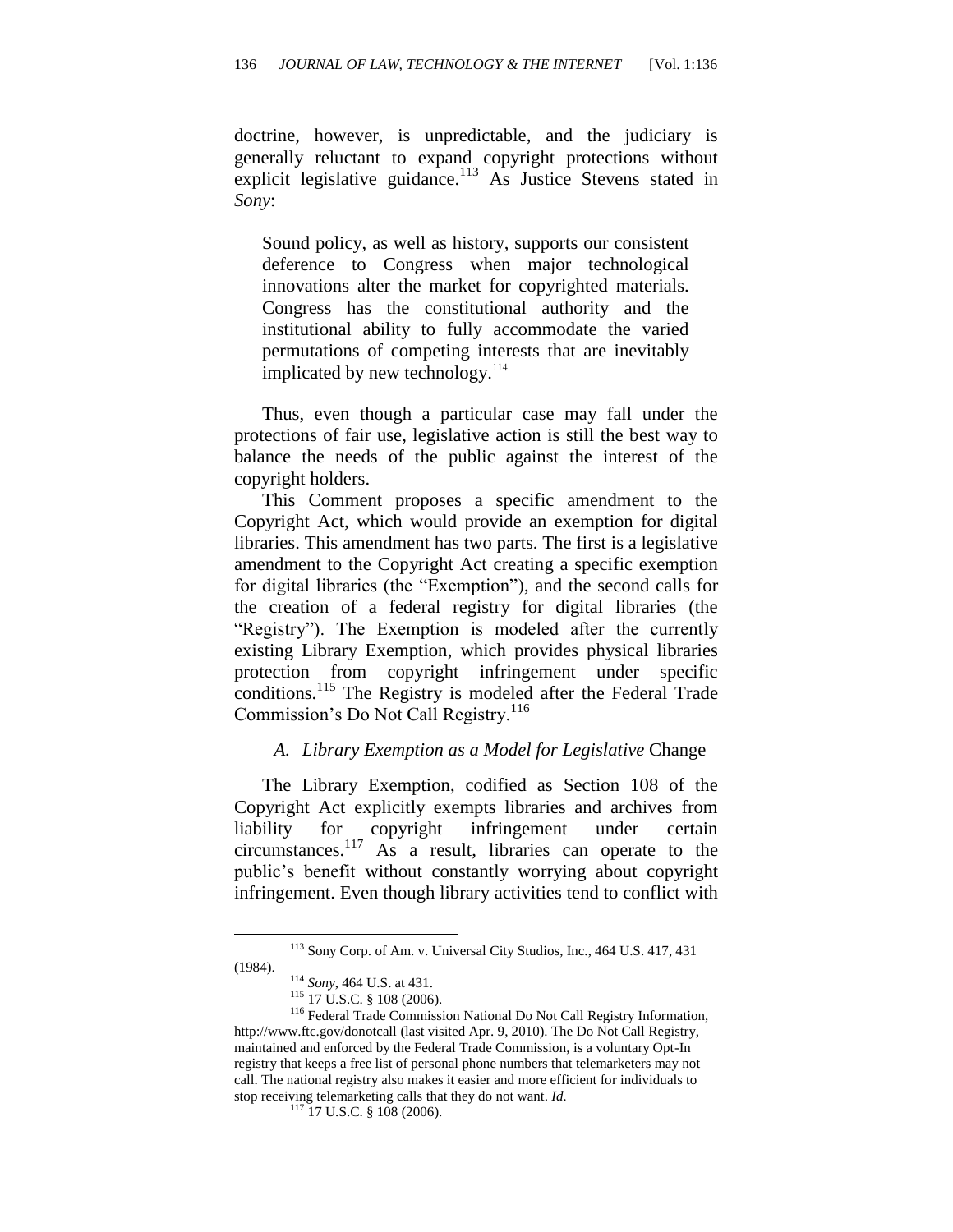the profit oriented goals of publishers, Congress recognized the important public benefit libraries provide and drafted the exemption with this in mind.<sup>118</sup>

Under the Library Exemption, a library can reproduce one copy of a work and distribute that copy without being liable for copyright infringement, if the following conditions are satisfied:

The reproduction or distribution is made without any purpose of direct or indirect commercial advantage; Any reproduction or distribution made by an employee of the library is being done within the scope of their employment; The collections are open to the public, or available to those other than researchers doing research in a specialized field; and There is a notice of copyright on the work. $119$ 

In addition, under certain circumstances, a library can produce up to three copies.<sup>120</sup> To preclude the practice of using a library as a front for a commercial copying operation, the legislative history forbids "systematic" photocopying activities.<sup>121</sup> In other words, the Library Exemption precludes a person from requesting different parts of a copyrighted work in pieces to create an entire copy of the work. This preclusion minimizes potential commercial impact on copyright holders, and is but one of several ways that Congress has tried to maintain the balance between private rights and the public benefit. Congress also included language that the copying must be "without . . . direct or indirect commercial advantage" and that the library must be "open to the public."<sup>122</sup> These clauses serve to ensure that libraries benefit the public as much as possible while mitigating the negative effects on copyright holders. As a result, § 108 allows libraries to operate outside the bounds of traditional copyright to a limited extent.

#### *B. Proposed Exemption for Digital Libraries*

This section proposes that Congress amend the Copyright Act and create an exemption for digital libraries similar to the physical library exemption codified in Section 108. The Exemption's aim will be to facilitate the development of digital libraries to benefit the public at large. The Exemption will try to

<sup>120</sup> *Id.*

<sup>118</sup> Travis, *supra* note 7, at 123.

<sup>119</sup> 17 U.S.C. § 108 (2006).

<sup>&</sup>lt;sup>121</sup> Hanratty, *supra* note 12, ¶ 9.

<sup>122</sup> 17 U.S.C. § 108(a)(1).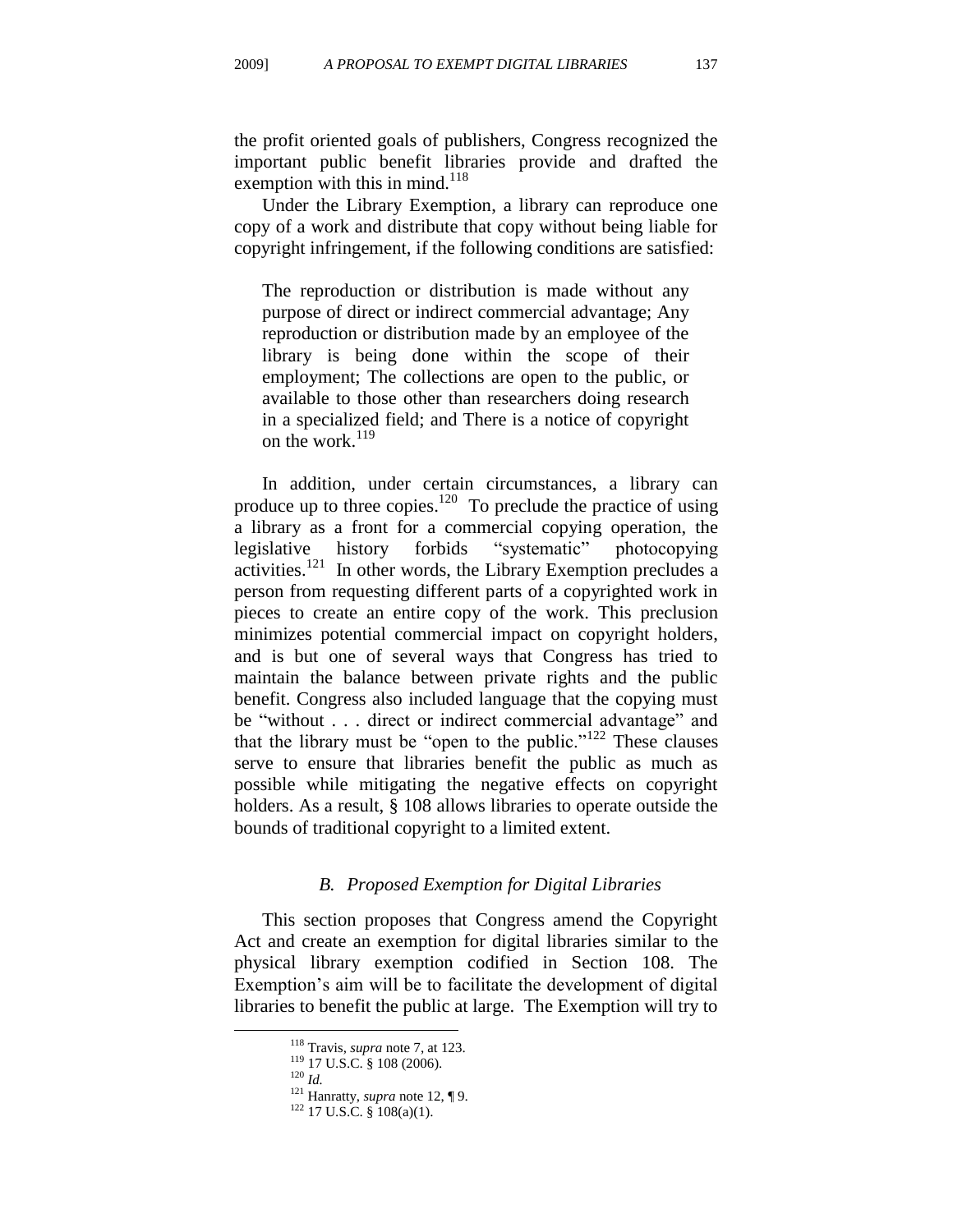accomplish its goal while minimizing the burden and commercial injury to copyright holders. It will draw clear lines for digital libraries and allow them to work within the legal confines of copyright law without a need to create their own registry service as Google plans to do for Google Books under its Settlement.<sup>123</sup>

This legislative proposal is composed of four sections: Section (A) outlines how copyrighted works can be reproduced under the Exemption, Section (B) outlines when and how copyrighted works can be published and displayed to the public, Section (C) outlines the registry's role, and Section (D) provides the specific procedural requirements a digital library must comply with in order to enjoy protection under the Exemption.

#### THE EXEMPTION:

(A) *Reproduction*. It shall not be an infringement of copyright for a registered digital library to  $scan^{124}$  a copyrighted work for the purpose of developing a digital collection if and only if the conditions specified by this section are satisfied:

i. The collections of the digital library are (1) open to the public, or (2) available not only to researchers affiliated with the digital library or institution of which it is a part, but also to other persons doing research in a specialized field;

ii. The digital copies of the work contain a digital watermark on each page indicating that the work is copyrighted;

iii. Any scanning of a copyrighted work shall be done by employees of the digital library within the scope of employment with the digital library, and only to the extent necessary to advance the digital library's goals.

iv. The digital library has complied with the procedural requirements set forth in Section (D), including but not limited to registering with the federal Registry.

<sup>123</sup> Amended Book Settlement, *supra* note 15.

<sup>&</sup>lt;sup>124</sup> Within this chapter, scan shall mean and include digital reproduction of any kind including but not limited to scanning, digitally photographing, and typing the text of the works.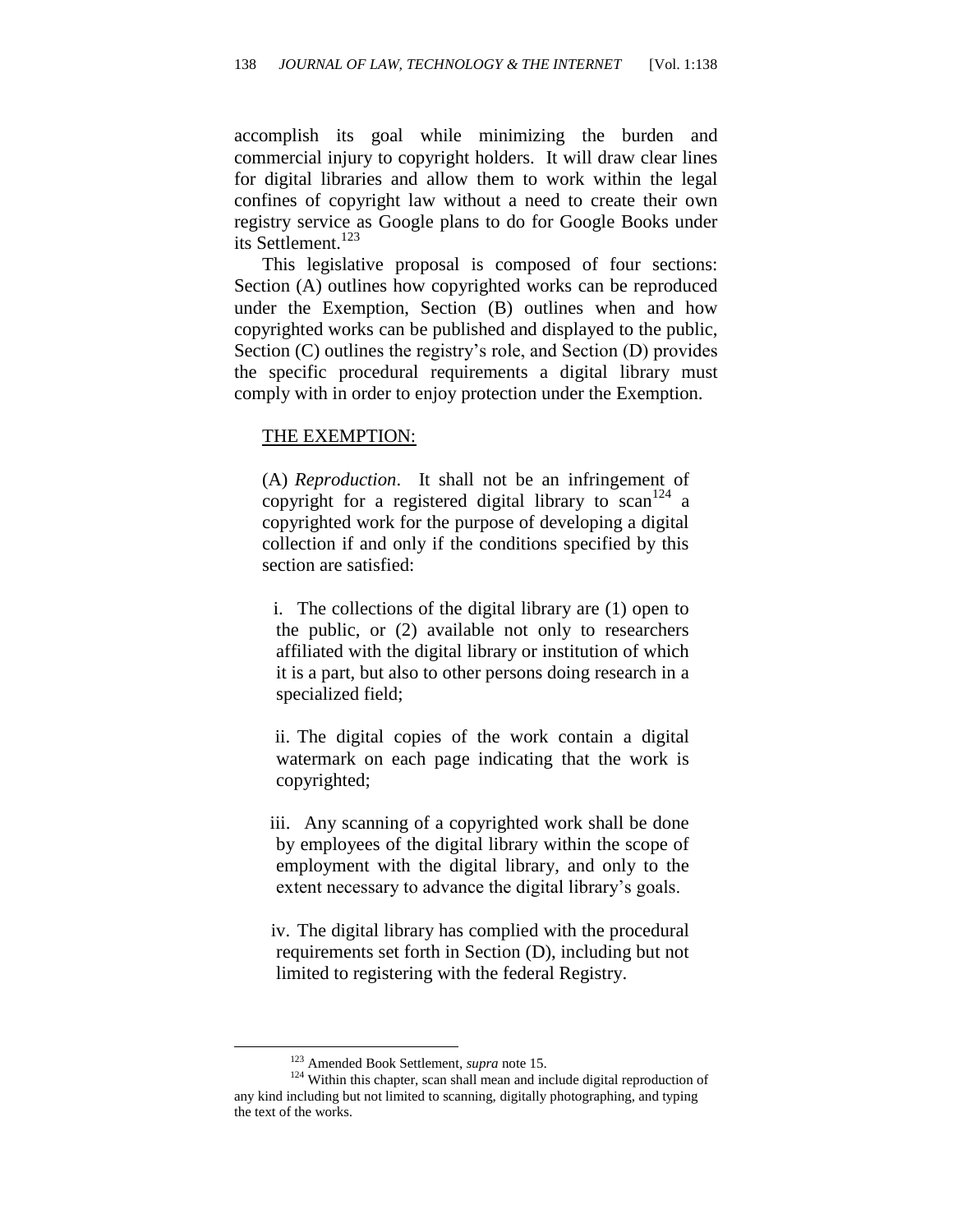v. There is no official indication in the Registry that the copyright holder has objected to having their work scanned by a registered digital library.

(B) *Publishing and Display*. A digital library may only publish or display copyrighted works in accordance with the following:

i. A digital library shall not publish or display a copyrighted work unless:

a) The digital library has complied with the procedural requirements set forth in Section (D), including but not limited to registering with the federal Registry.

b) The Registry has not listed the work as being excluded from display by a digital library; and

ii. For ten years from the date that a digital library files an official request with the Registry to scan a given copyrighted work, the digital library shall only publish or display such works as follows:

a) A digital library shall not reveal more than ten lines of text from a copyrighted work resulting from each search.

b) The number of views for each copyrighted work shall be limited. An individual may only view portions of the same copyrighted work three times per 10 days.

c) The digital library has taken reasonable efforts to prevent systematic copying of copyrighted works it displays in limited form.

iii. Ten years after any digital library has filed an official request with the Registry to scan a given copyrighted work as provided in Section (A), any digital library may publish the work in its entirety if there is no objection by the copyright holder filed with the Registry.

Section (A) permits the digital reproduction of copyrighted works by certain types of organizations that will provide a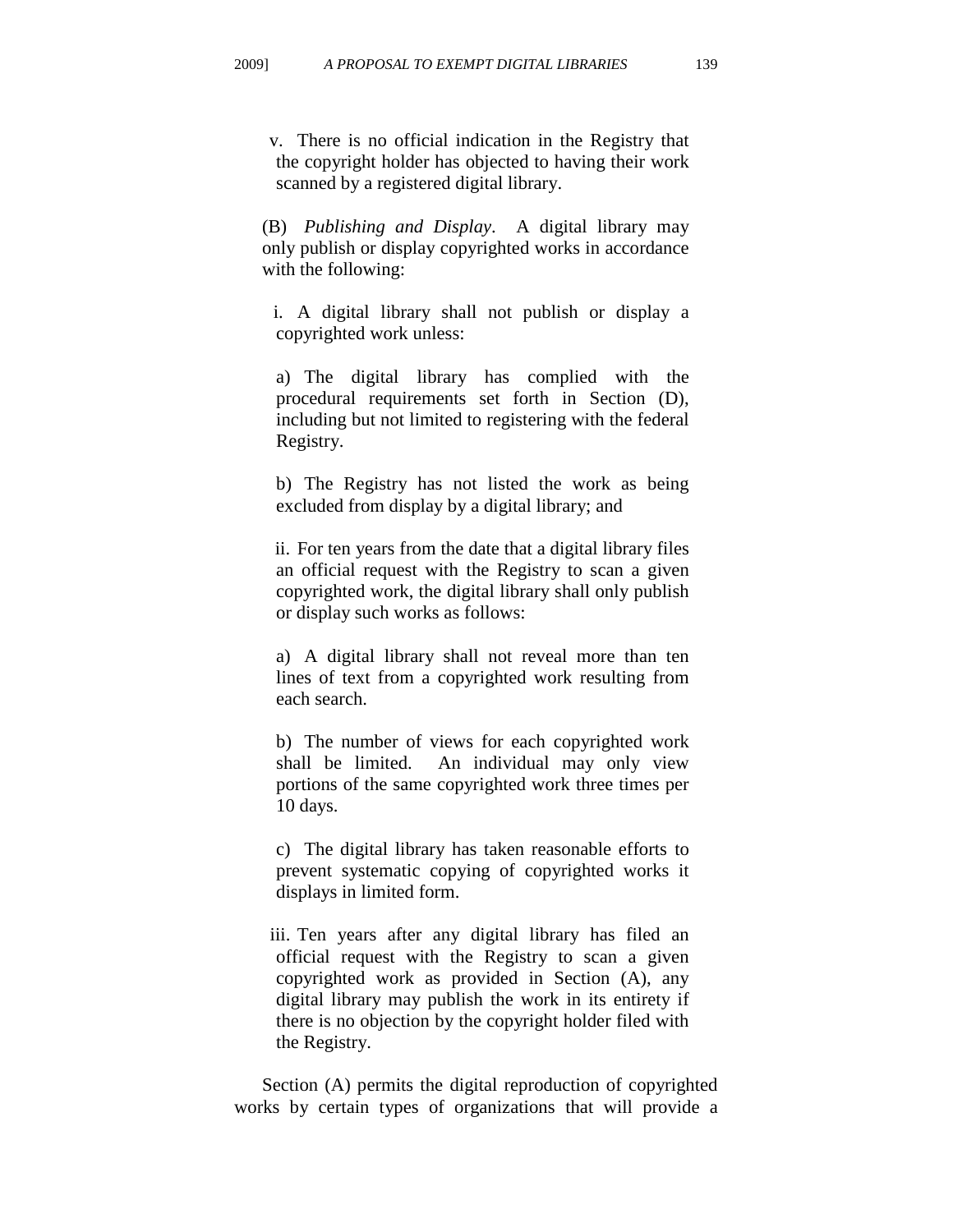benefit to the public. In exchange for compliance, participating digital libraries will enjoy the protection of the Exemption. Section (B) controls the display of the copyrighted work after a digital library has scanned it. Subsection (i) sets forth some general prerequisites that a digital library must meet before displaying copyrighted works. Subsections (ii) and (iii) create a ten-year period in which only small portions of a copyrighted digital text may be displayed. During the ten-year period, the digital library can scan the books (if there is no objection), index them, and make them searchable. Therefore, during the ten-year period, digital libraries can perform an indexing function by allowing users to view small portions of the copyrighted text without destroying the commercial potential of the copyright holder. If the copyright holder does not indicate that he objects to the complete display of the work within the ten-year period, however, then there will be a presumption that a registered digital library can display the work in its entirety. This will help resolve the "orphaned works" problem. Of course, the existence of the Registry will not prevent authors from contacting a digital library and striking a private deal regarding the exclusive publication of their work. Both Sections (A) and (B) attempt to balance the public's interest while safeguarding the copyright holder's commercial interests.

While the Exemption provides digital libraries much needed protection from copyright infringement claims, it also places an increased burden on copyright holders seeking to enforce their rights. A federal Registry will be created, and all digital libraries would need to register in order to enjoy the protection of the Exemption. The Registry is modeled after the Do Not Call Registry, which allows individuals to add their telephone numbers free of charge.<sup>125</sup> Once a number is added to the Do Not Call Registry, telephone solicitors must cease calling the number within 31 days.<sup>126</sup>

#### THE REGISTRY

(C) *Registry Functions*. There shall be a Registry created within and maintained by the Copyright Office of the Library of Congress. The Registry shall perform the following functions:

The Registry shall maintain a list of all registered digital libraries.

<sup>&</sup>lt;sup>125</sup> See supra note 116 and accompanying text. <sup>126</sup> *Id.*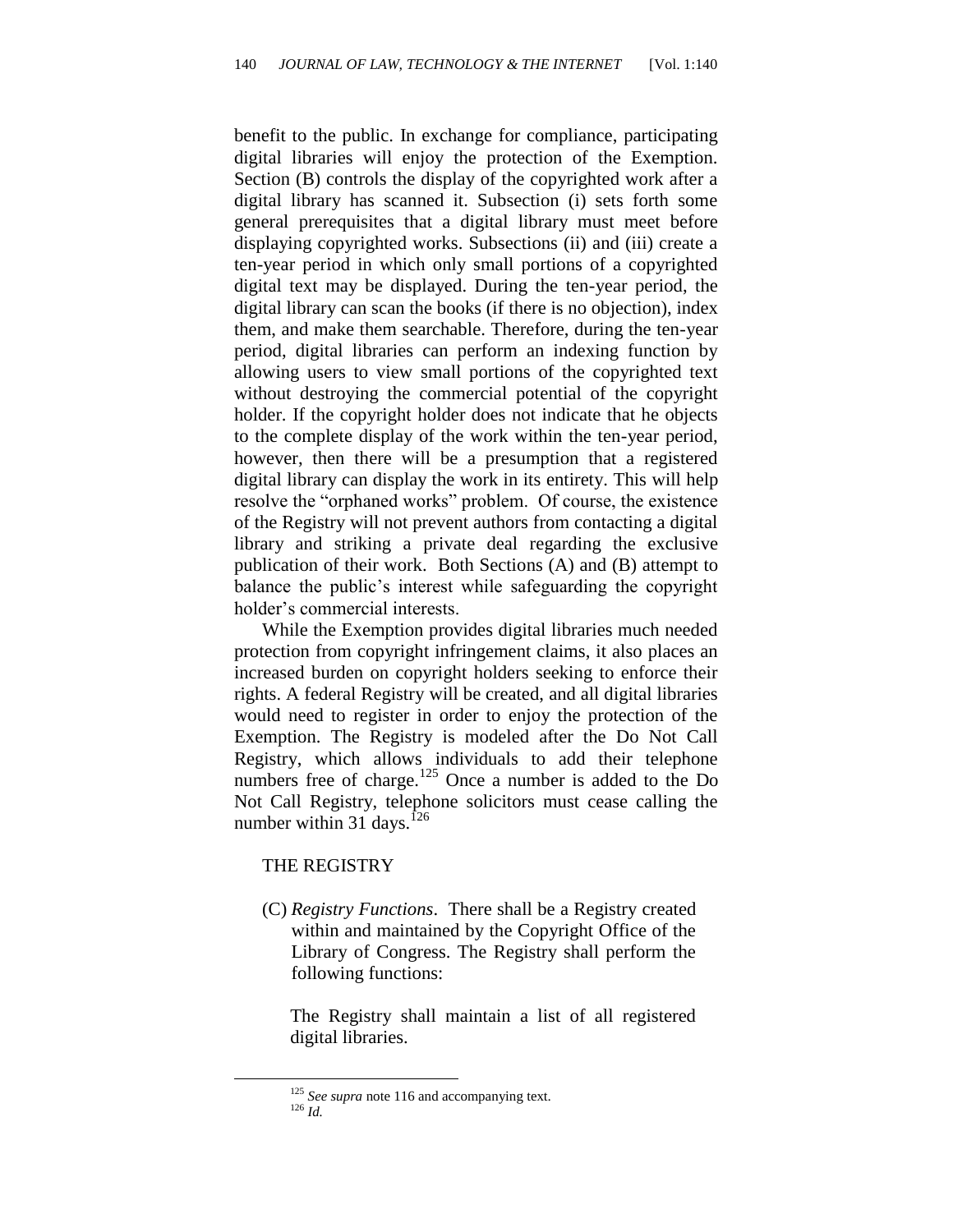The Registry shall maintain a list of copyrighted works where the copyright holder has objected to their work being scanned by a digital library.

The Registry shall maintain a list of all of the copyrighted works where the copyright holder has objected to their work being displayed or published.

The Registry shall maintain a list of copyrighted works scanned by each digital library.

(D) *Procedural Requirements.* 

A digital library shall be exempt from copyright infringement for reproduction, display, or publication of copyrighted works only if:

The digital library has registered with the federal Registry; $^{127}$  and

The digital library stays in good standing by submitting a report of the works that it has scanned every 90 days to the Registry.

A copyright holder may notify the Registry at anytime that he does not want his work to be scanned by a digital library.

Once the Registry has received notification from the copyright holder that he does not want his work scanned, the Registry will add that work to the list described in Section (C)(ii) within 30 days.

A digital library may not scan a work listed in Section  $(C)(ii)$ .

If a digital library has scanned a work which is subsequently listed in Section  $(C)(2)$ , the digital library must delete all digital copies of the work within 45 days from when work was added to the list described in Section (C)(2).

<sup>&</sup>lt;sup>127</sup> There would be specific requirements that a digital library would have to meet in order to qualify for registration. The requirements themselves, however, are beyond the scope of this Comment.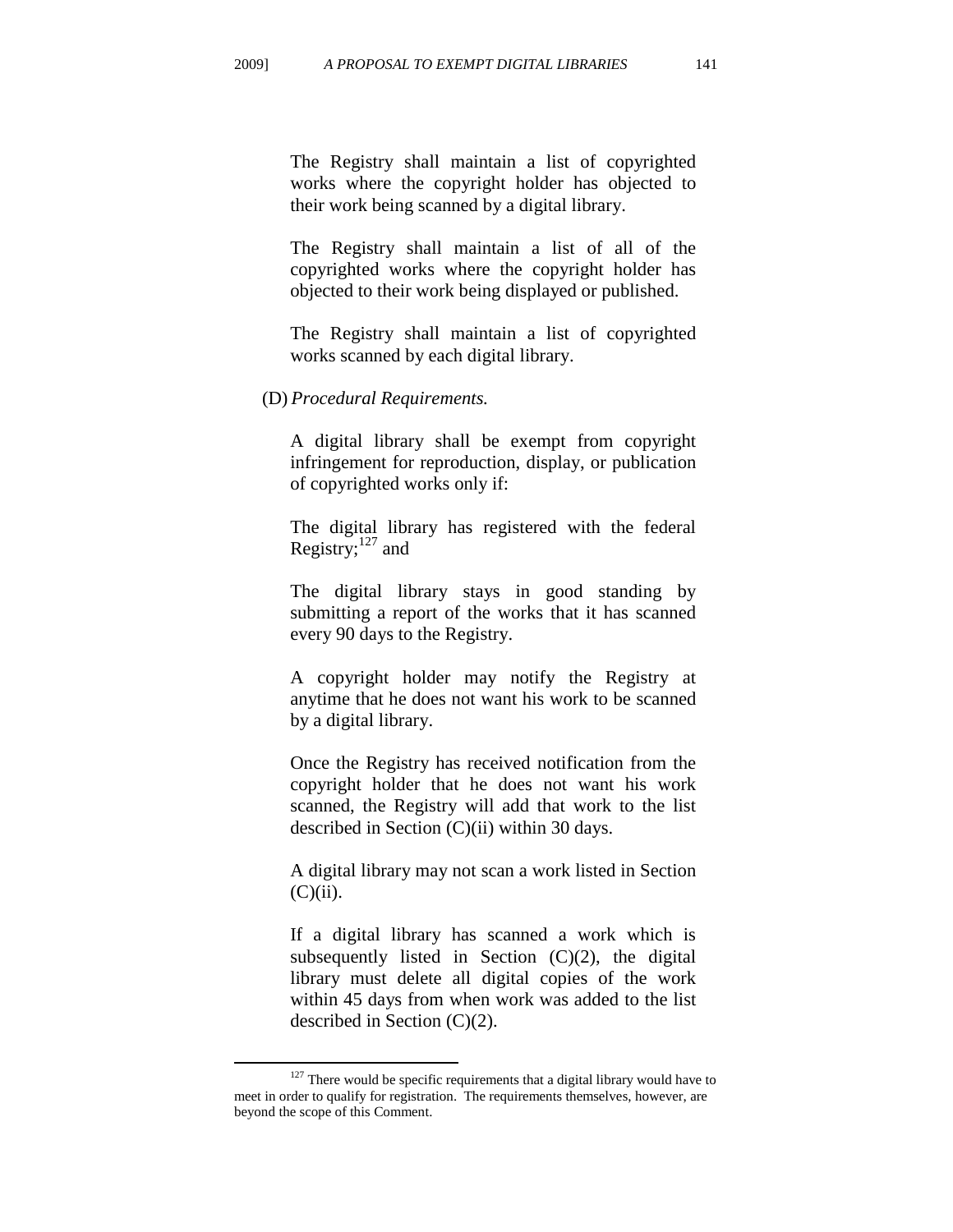A copyright holder may notify the Registry at any time before the ten-year period has expired that he does not want his work to be published either in its entirety or as provided in Section (B)(ii).

Once the Registry has received notification from the copyright holder that he does not want his work to be published in its entirety, the Registry will add that work to the list described in Section (C)(iii).

A digital library may not publish a work listed in Section (C)(iii).

If a digital library has already published a work in its entirety, and the work is subsequently listed with the Registry as described in Section  $(C)(iii)$ , the digital library must cease publishing the work as soon as practicable but no later than 45 days from when work was added to the list described in Section (C)(iii).

(E) *Excluded Works*. This Exemption shall not apply to works of reference, which include but are not limited to dictionaries, encyclopedias, and thesauruses.

Section (C) provides that the Registry will not necessarily be an active enforcement body. Rather, it will simply be a record keeper. The Registry will maintain four important lists: a list of the registered digital libraries, a list of the works that cannot be scanned, a list of the works that cannot be published in their entirety, and a list of all the copyrighted works scanned by each digital library. It is possible that all works are ultimately scanned and only published in snippet form, allowing digital libraries to serve as a resource to find books even if the library cannot display the book's entire text.

Section (D) outlines the procedural requirements. First, a digital library will need to register with the federal Registry. This requirement will create accountability and give the Copyright office the power to suspend or remove digital libraries from the Registry as punishment. In addition, this will allow copyright holders to easily opt out of digital libraries. Once registered, the digital library can start building its collection by scanning books. However, it will need to notify the Registry of which works it has scanned every 90 days.

The Registry places a new burden on authors to protect their interest in their copyrighted material. Now, an author would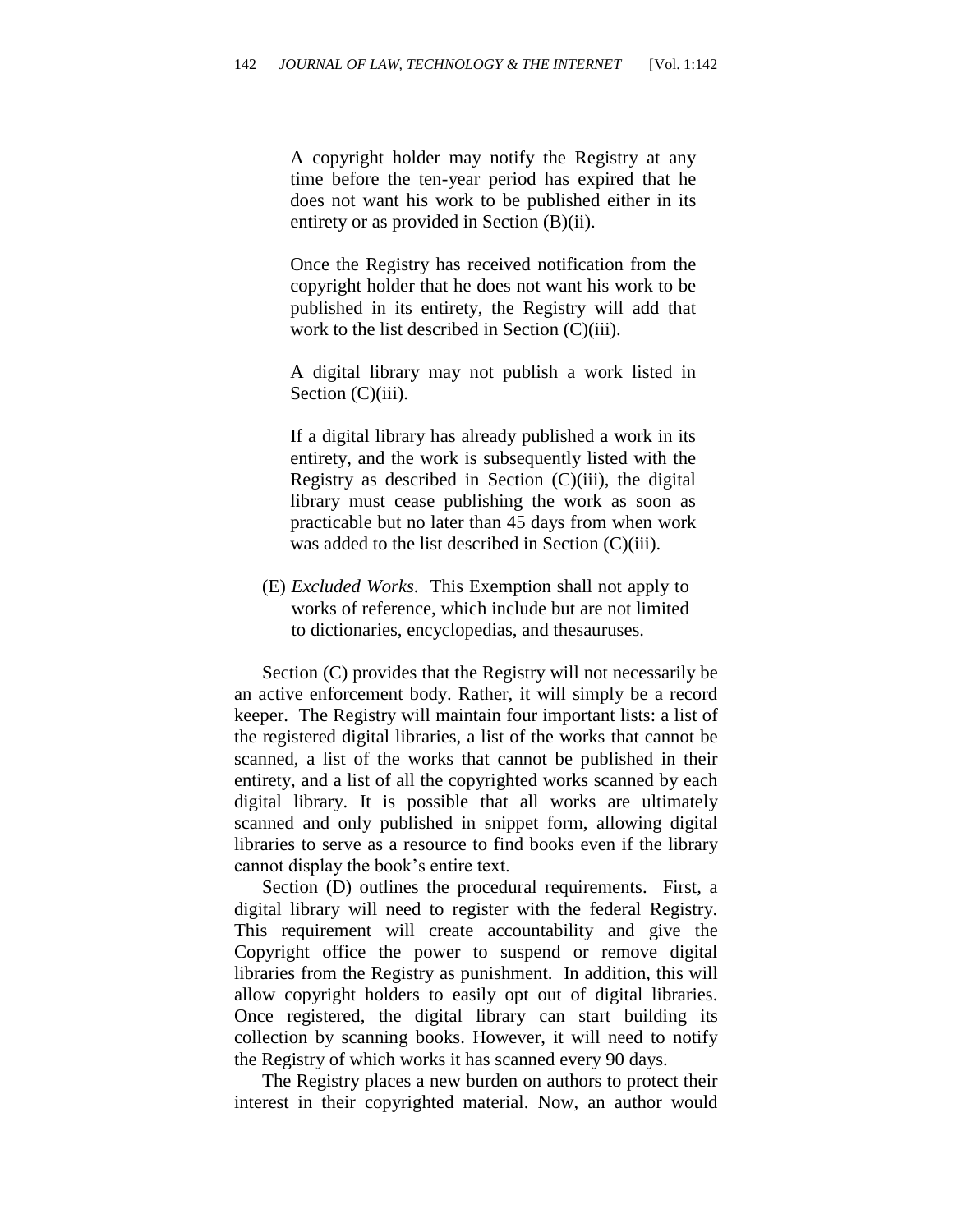need to file an objection with the Registry to prevent a digital library from scanning his work. However, the amendment attempts to minimize this additional burden by only requiring the author to object once per work. Once an author files an objection with the Registry, the Exemption will not apply to that work until the copyright holder removes the objection. Although the system still creates a new burden for the copyright holder, it is preferable to a general opt-out system that requires individual authors to find out which digital libraries have copied their work and opt-out one by one.

A second way that the Exemption attempts to protect the rights of copyright holders is the right of removal. If the author initially allows his work to be scanned and published in its entirety but later changes his mind, he can notify the Registry and the burden will be on the digital libraries to remove the work within 45 days. The right of removal creates a responsibility for the digital libraries to check the Registry periodically and also allows a copyright holder to change his mind.

Under this proposal, digital libraries would function under a two-part opt-out system. First, copyright holders can decide whether they will allow their works to be scanned and digitized. Second, copyright holders can decide whether they want their work to be displayed in its entirety. If they so desire, authors can simply go to the Registry with proof of their copyright and in one fell swoop have their work removed from all digital libraries. The Registry would reduce the transaction costs involved in opting out. Authors who wish to have their work scanned and searchable, perhaps in order to make their works more easily found, could allow their work to be scanned without allowing their work to be displayed in its entirety. Another option would be for authors to opt-out entirely and then specifically contract with a particular digital library to have their work included in only that library.

This statutory proposal does not purport to be a comprehensive piece of legislation. Rather, the Exemption seeks merely to demonstrate one way in which Congress could amend the Copyright Act to facilitate the development of digital libraries. Specifics, such as enforcement, funding, registration fees, and enactments are issues better left to Congress. Part V will discuss potential problems related to the proposed Exemption.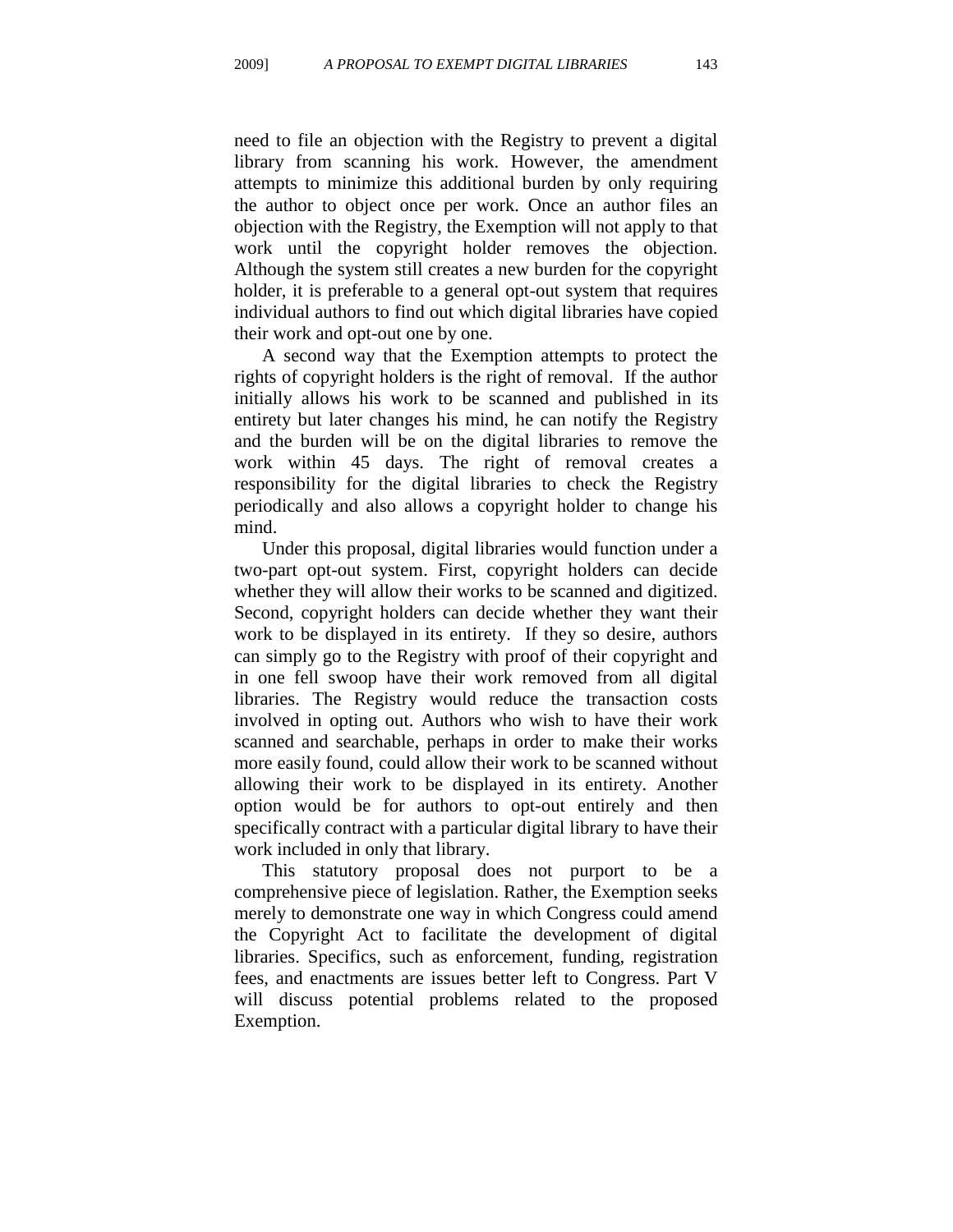#### **V. POTENTIAL PROBLEMS WITH THE PROPOSAL**

This Part examines (A) the problems of administering the Registry, and (B) the problems associated with tipping the balance between public benefit and private rights of copyright holders. It limits its evaluation to these two topics, which are by no means exhaustive of the potential problems associated with the proposal. $128$ 

#### *A. Administrative Problems*

If the proposal was adopted, the Registry would probably encounter various administrative problems. For one, there would be an incredible volume of administrative work the Registry would need to handle at the outset. Not only would every digital library seek to register as soon as possible, but the libraries will also probably file millions of notifications indicating its intention to scan every book to which it has access. Moreover, libraries may file notifications for books that it does not even possess in order to satisfy the 90-day requirement.

The tremendous workload problem will also arise when authors want to opt out. The Registry will need a procedure to verify that the person in question is in fact the author or copyright holder before adding the work to the list. Accordingly, the Registry will need to go through an evidentiary process before adding works to the opt-out list. Depending on the thoroughness of the process, the Registry may become backlogged. If the Registry is backlogged, an author who does not want his work scanned may not be added to the opt-out list before the 90-day expiration period. In this case, a digital library will scan his work despite his timely notification to the Registry. This raises the question of who would be liable for the copyright holder's injuries in such situations. A simpler question is whether the Registry would be liable for listing errors. Due to the number of works and the Registry's nature, it is probably not feasible for the Registry to be liable for listing errors. Such liability would place an even greater burden on copyright holders to regularly check the Registry to police their rights.

The Registry error problem, however, is not fatal to the proposal. The fact that the Registry probably cannot take responsibility for errors will simply mean that authors need to

 $128$  There will also be problems associated with the international harmonization of this proposal. For one, this Registry and other international registries would probably need to coordinate, since digital libraries are accessible around the globe. In addition, problems may arise from requiring international copyright holders to register with the U.S. federal registry. Although these problems are recognized, they are not addressed here due to the limited scope of this Comment.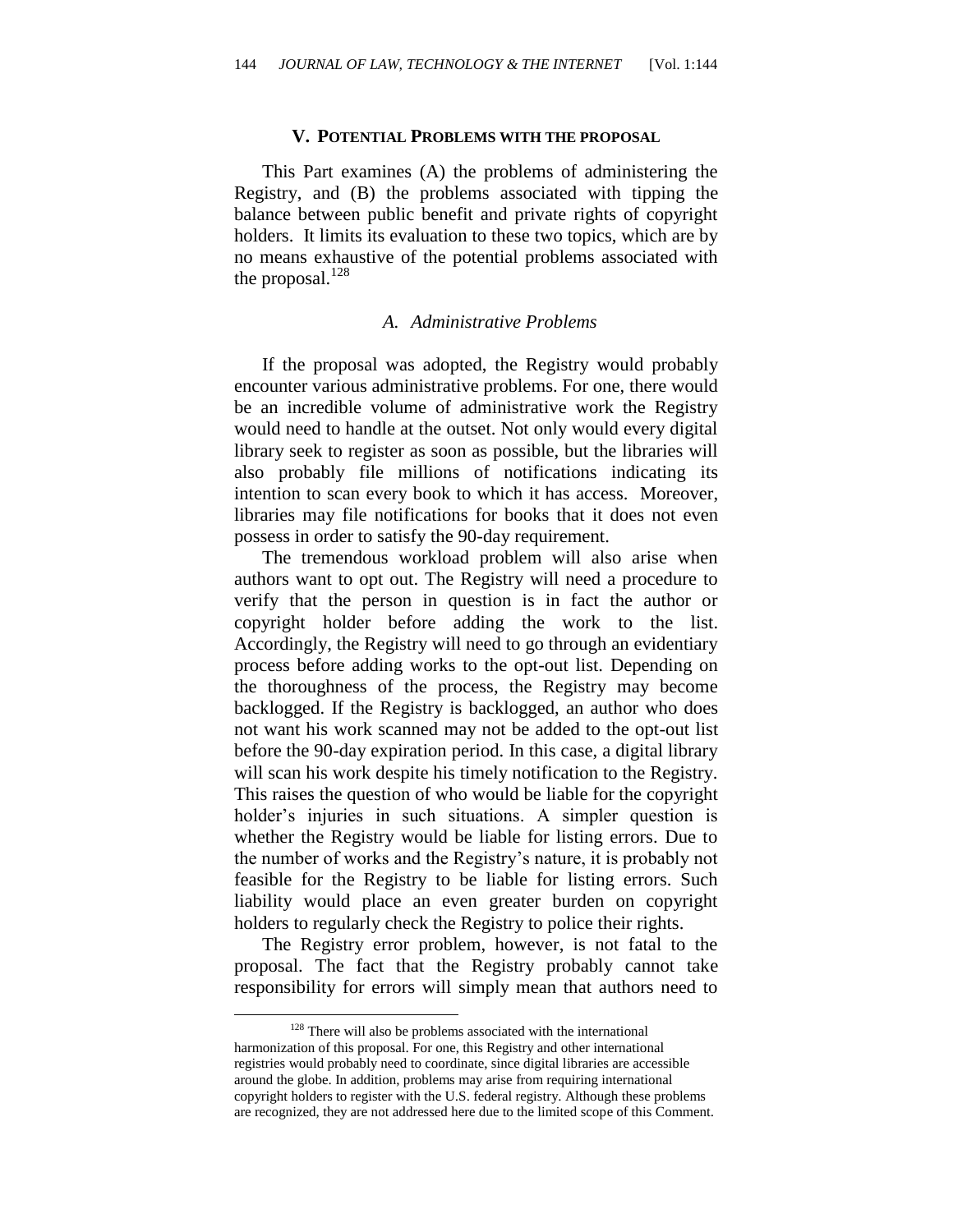verify that their works are added to the list. In the case of backlogging, authors can protect their new works by providing notice as early as necessary. Once the Registry becomes common, publishers will likely opt out before the work is even published. For works that are already available in physical libraries and easily accessible, there would need to be a time period before the new law took effect during which all authors would have the opportunity to add their works to the opt-out list.

The Exemption also creates enforcement problems. If a digital library fails to comply with any of the Exemption's requirements, the Registry will be unable to directly punish the digital library. The Registry's only power to enforce the rights of copyright holders is its ability to remove digital libraries from the list of registered libraries. If a digital library fails to meet any of the procedural requirements provided in Section (D), including maintaining its registered status, it will lose its protections under the Exemption. In such cases, copyright holders can sue the digital library for infringement.

If a digital library is removed from the Registry, it cannot raise the Exemption in its defense to a copyright infringement action. Copyright holders, however, will still have the burden of proving that the digital library scanned their work. This will become an increasingly difficult task as the number of digital libraries increases and copyright holders find that they do not have the resources to police all of the digital libraries. Finally, the creation of the Registry and the Exemption will not preclude digital libraries from invoking the doctrine of fair use. Accordingly, copyright holders can opt out but may still find their rights severely impaired. Copyright holders stand to lose a great deal of commercial incentive to develop new works.

#### *B. Economic Impact on the Market for Books*

The greatest potential danger of this proposal lies in the fact that it may tip the careful balance that copyright law seeks to preserve between maintaining an incentive for creators to make new works and allowing the public to benefit from new technology. On one side, there is the large potential public benefit of digital libraries open to the public. On the other side, there is the possibility that authors and creators will lose their incentive to develop new work.

In 2008, the book publishing industry had net sales totaling approximately  $$24.3$  billion.<sup>129</sup> In such a lucrative market,

<sup>&</sup>lt;sup>129</sup> Association of American Publishers, Industry Statistics, http://publishers.org/main/IndustryStats/IndStats/2008/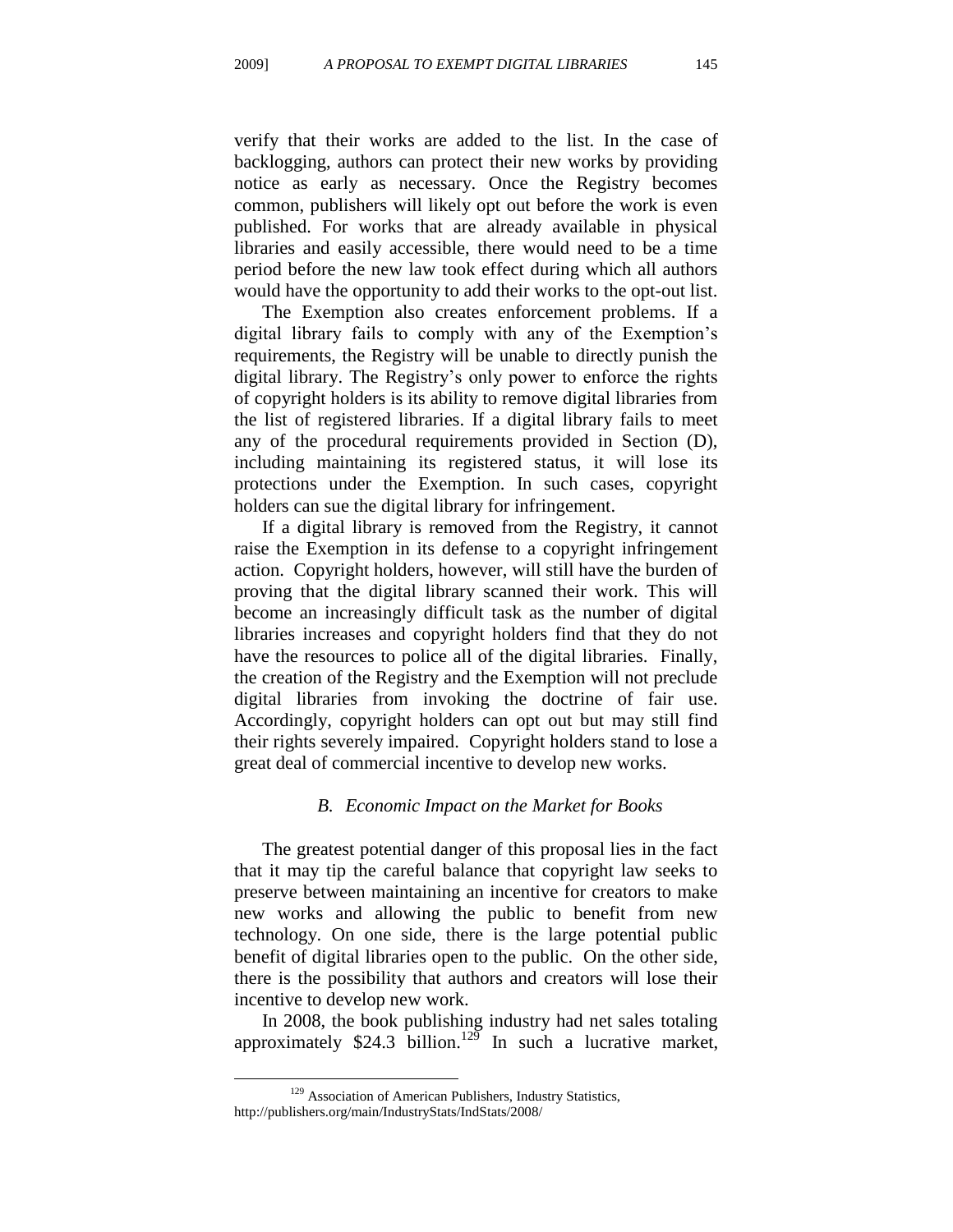authors create new works in hope of having the next big hit. Accordingly, the market's demand for existing works directly affects an author's financial incentive to create new ones. Specifically, the adoption of this proposal may cause a decrease in the demand for books, which in turn may cause authors to lose incentive to write new books.

An additional consideration is the possibility that the creation of new works may provide a greater public benefit than the creation of digital libraries. If this is the case, then in light of copyright law's aim to promote knowledge, it would not be in the public's best interest to adopt the legislative proposal. The proposal's impact on copyright holders' incentive to create new works will hinge on two questions: (1) whether the proposal will cause an increase in illegal copying and (2) whether the publishing of snippets will hurt the demand for copyrighted books.

Currently, the Authors' Guild and others claim that digital libraries are usurping their commercial rights.<sup>130</sup> They claim that allowing their books to be scanned and viewed online reduces the demand for the physical work, and also robs them of their ability to sell the digital rights to their works. $131$  The final answer will lie in empirical data, which is not currently available. Many of these problems, however, could be cured by the author's ability to opt out through the Registry. Authors interested in protecting their commercial rights can simply follow the procedures to add their works to the list of works that cannot be scanned, and they will not be deprived of any commercial benefit.

The opt-out system does not cure, however, the possible negative repercussions of allowing users to view snippets of the work. By allowing snippets of the work to be viewed, the optout system may allow users repeatedly search portions of the text in order to recreate the whole text. There is evidence both that allowing snippets to be viewed may help publishers and that it may hurt publishers. In any case, determining the economic impact of snippets is best left to a congressional committee.

#### **VI. CONCLUSION**

This Comment provided a legislative proposal that would shield digital libraries from claims of copyright infringement. Although the proposal is not without problems, it may open the

<sup>2008</sup>\_Stats.htm (last visited Apr. 10, 2010) The figure is according to figures released by the Association of American Publishers (AAP), the Bureau of the Census, and sales data from 81 publishers, inclusive of all major book publishing media markets.

<sup>130</sup> *See* cases cited *supra* note 13 and accompanying text.

<sup>131</sup> *Id.*